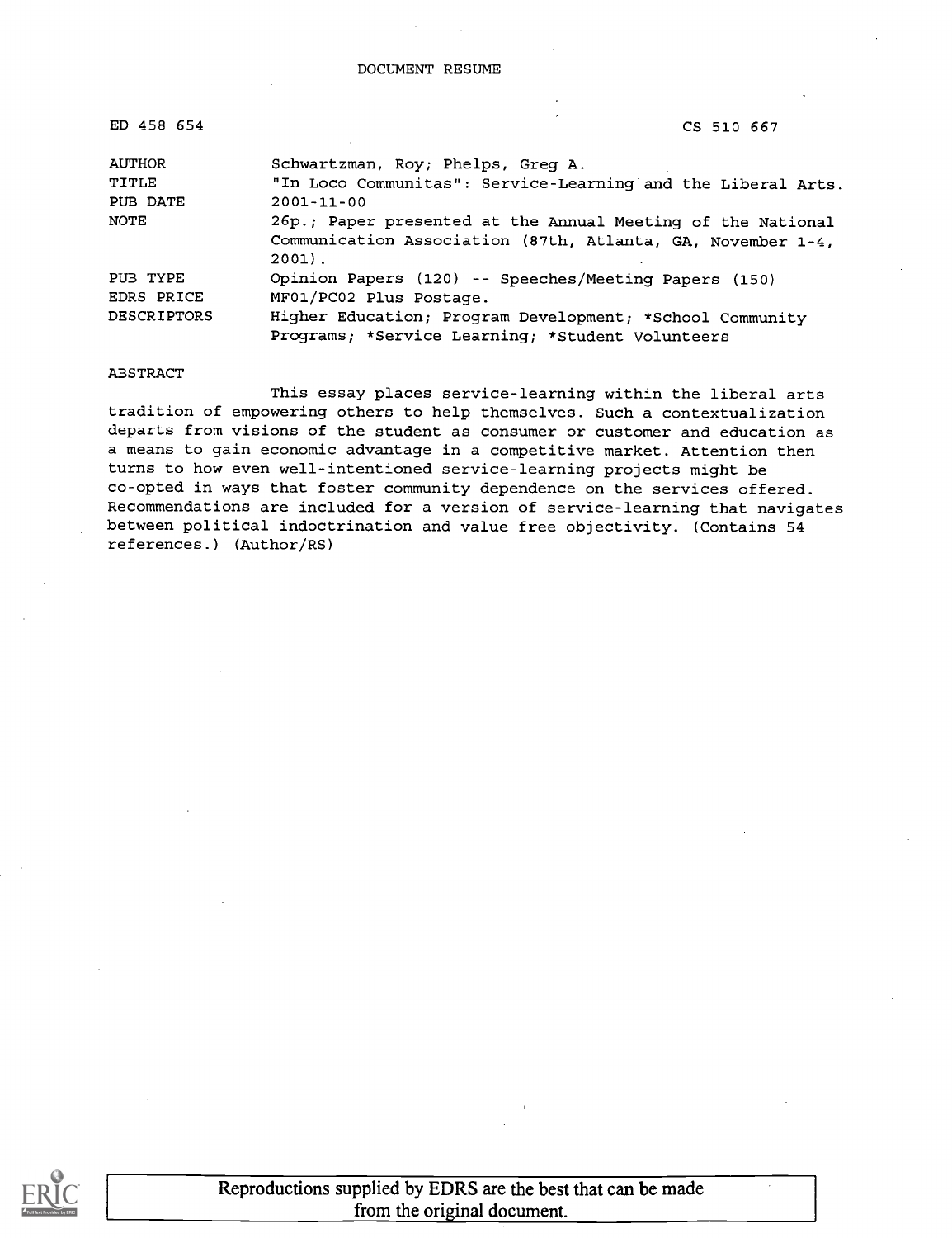# In Loco Communitas: Service-Learning and the Liberal Arts

Roy Schwartzman, Ph.D. Associate Professor of Communication and Fundamentals Coordinator Department of Communication and Theatre Arts Northwest Missouri State University Maryville, MO 64468-6001 (660) 562-1286 (660) 562-1411 [fax] docroy@asde.net

> Greg A. Phelps, Ph.D. Associate Professor of Communication Lindsey Wilson College Columbia, Kentucky 42728 phelpsg@lindsey.edu

Presented at the National Communication Association convention Atlanta, Georgia November 2001

PERMISSION TO REPRODUCE AND DISSEMINATE THIS MATERIAL HAS BEEN GRANTED BY

<u>G.A Phelps</u>

10667  $\overline{a}$ 

 $\mathcal{C}$ 

1

TO THE EDUCATIONAL RESOURCES INFORMATION CENTER (ERIC)

U.S. DEPARTMENT OF EDUCATION<br>Office of Educational Research and Improvement EDUCATIONAL RESOURCES INFORMATION

- CENTER (ERIC)<br>  $\square$  This document has been reproduced as<br>
received from the person or organization originating it.
- O Minor changes have been made to improve reproduction quality.
- Points of view or opinions stated in this document do not necessarily represent official OERI position or policy.

BEST COPY AVAILABLE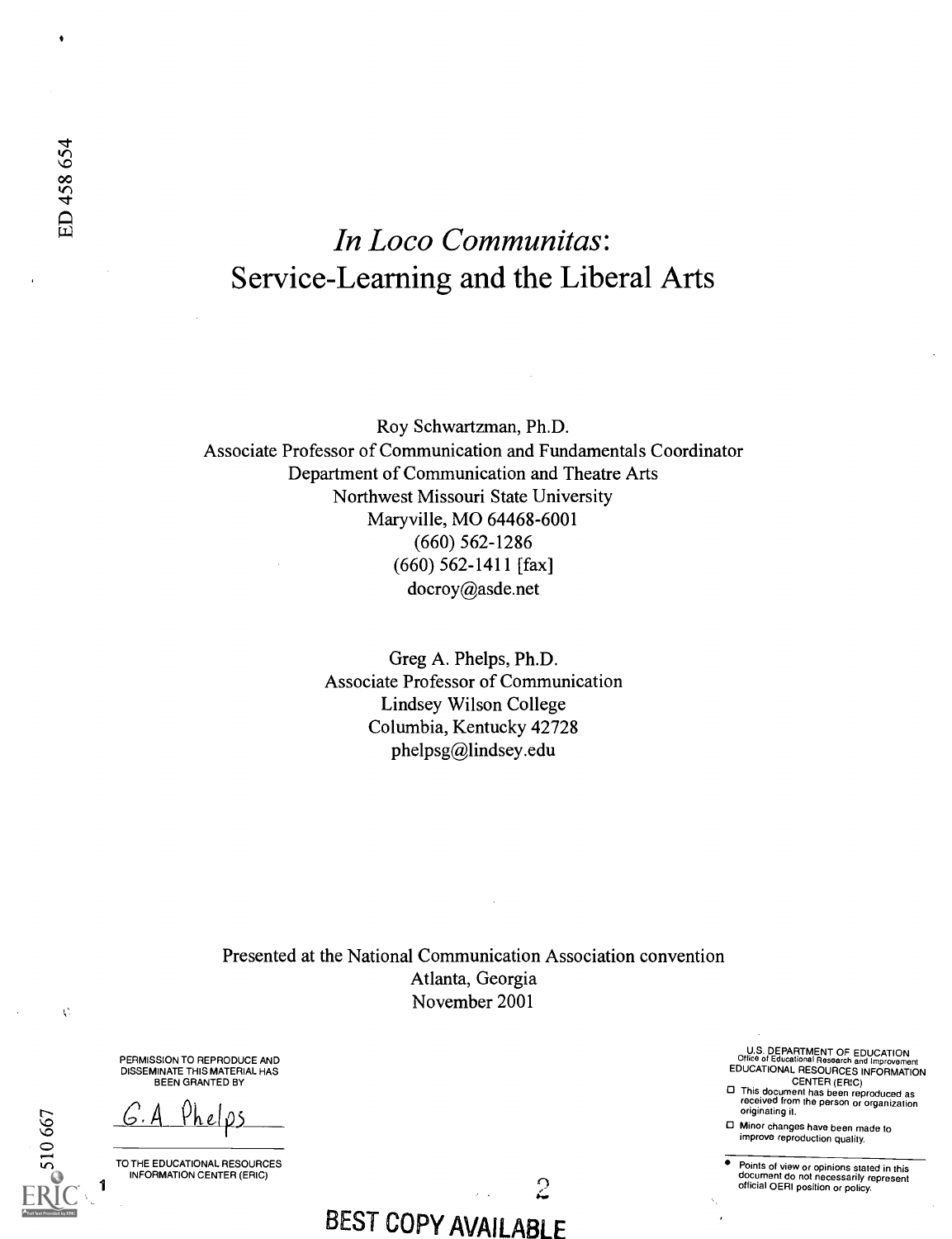## In Loco Communitas: Service-Learning and the Liberal Arts

#### Abstract:

This essay places service-learning within the liberal arts tradition of empowering others to help themselves. Such a contextualization departs from visions of the student as consumer or customer and education as a means to gain economic advantage in a competitive market. Attention then turns to how even well-intentioned service-learning projects might be co-opted in ways that foster community dependence on the services offered. Recommendations are included for a version of service-learning that navigates between political indoctrination and value-free objectivity.

Service-learning figures prominently in the national agenda for higher education reform.

Increasingly, educators and institutions are embracing community-based experiential learning to counter apparent widespread student disengagement from traditional classroom instruction. Doing so might also redress student apathy toward constructive social involvement. Hepburn (1997) provides a concise working definition of service-learning as "active involvement in the local community as a constructive and natural extension of classroom citizen education" (p. 136). Communication teachers and scholars evidently have a particularly large stake in this project (Morreale and Droge, 1999). Communication skills, for example, will prove vital when students interact with members of the communities they serve (DeVitis, Johns, and Simpson, 1998, p. 9). Articulate students also can become more effective agents of social change through service-learning (Battistoni, 1997, pp. 152-153). By teaching communication skills explicitly within the context of community activism, the communication discipline might reassert more strongly its traditional claim of preparing students for responsible citizenship, a claim it shares with service-learning advocates (cf. Battistoni, 1997; Brandell and Hinck, 1997; Clark et al., 1997; Hepburn, 1997; Kinsley, 1997). Combining community service with academic study might forge the connection between communication and action strongly enough to withstand persistent characterizations of communication studies as intellectually vacuous, and improve the discipline's reputation in an era of market-driven higher education. Beyond this, the communication discipline also can add much to



3

 $\sim 10$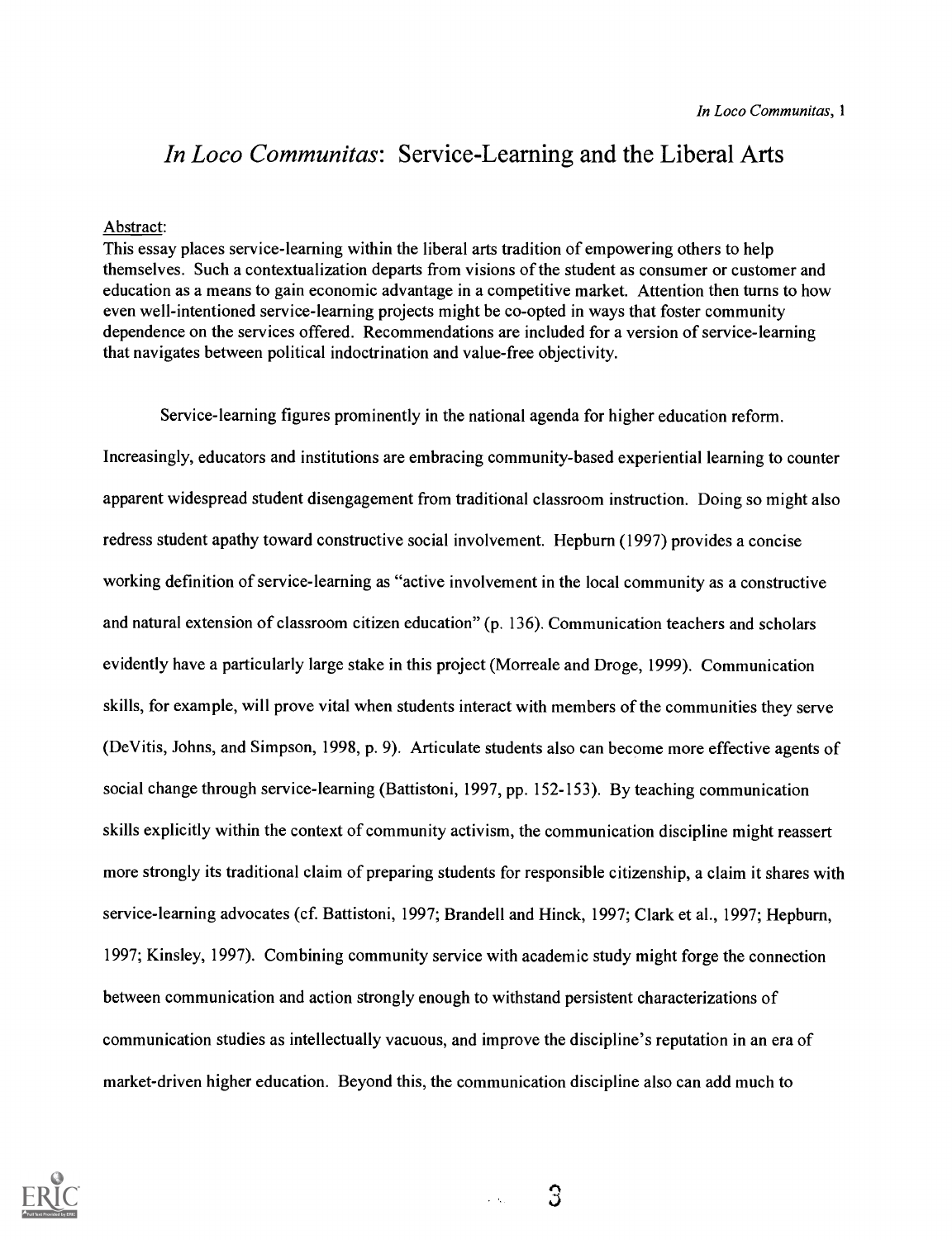current knowledge about service-learning. By concentrating on how service-learning could alter patterns of discourse about higher education and community involvement, communication scholars could trace the implications this discourse might have for educational and social practice.

This essay considers several issues raised by the service-learning movement in higher education. First, we situate the objectives of service-learning within discussions concerning the goals of liberal education. This philosophical groundwork leads to considering how service-learning might depart from visions of the student as consumer or customer and education as a means to gain economic advantage in a competitive market. We next investigate how well-intentioned service-learning projects might be coopted in ways that foster community dependence on service-learning as a source of inexpensive or uncompensated student labor. Such dependence could undermine the potential for structural solutions to social problems that might result in more productive and far-reaching change. We then make several recommendations for a version of service-learning that navigates between political indoctrination and value-free objectivity.

On a broader scale, our effort responds to the question posed by Jacoby (1996a): "How can service-learning research contribute to the development of more comprehensive theories of epistemology and learning?" (p. 325) This question assumes special importance given the pressing need to find out whether or not service-learning can help to nurture in college students "the long-term development of a social ethic of caring, commitment, and civic engagement" (Giles and Eyler, 1998, p. 69) as a counterpoint to their well-documented preoccupation with self-interest.

### Is Service-Learning Compatible with Liberal Education?

In the September 1999 issue of University Business, an advertising insert for a conference on higher education marketing poses a question and an answer with almost Orwellian overtones: "Is higher education for sale? You bet it is." This underscores Willimon and Naylor's claim that "[a] capitalist culture has a way of commodifying everything, even knowledge" (1995, p. 46). Classroom educators

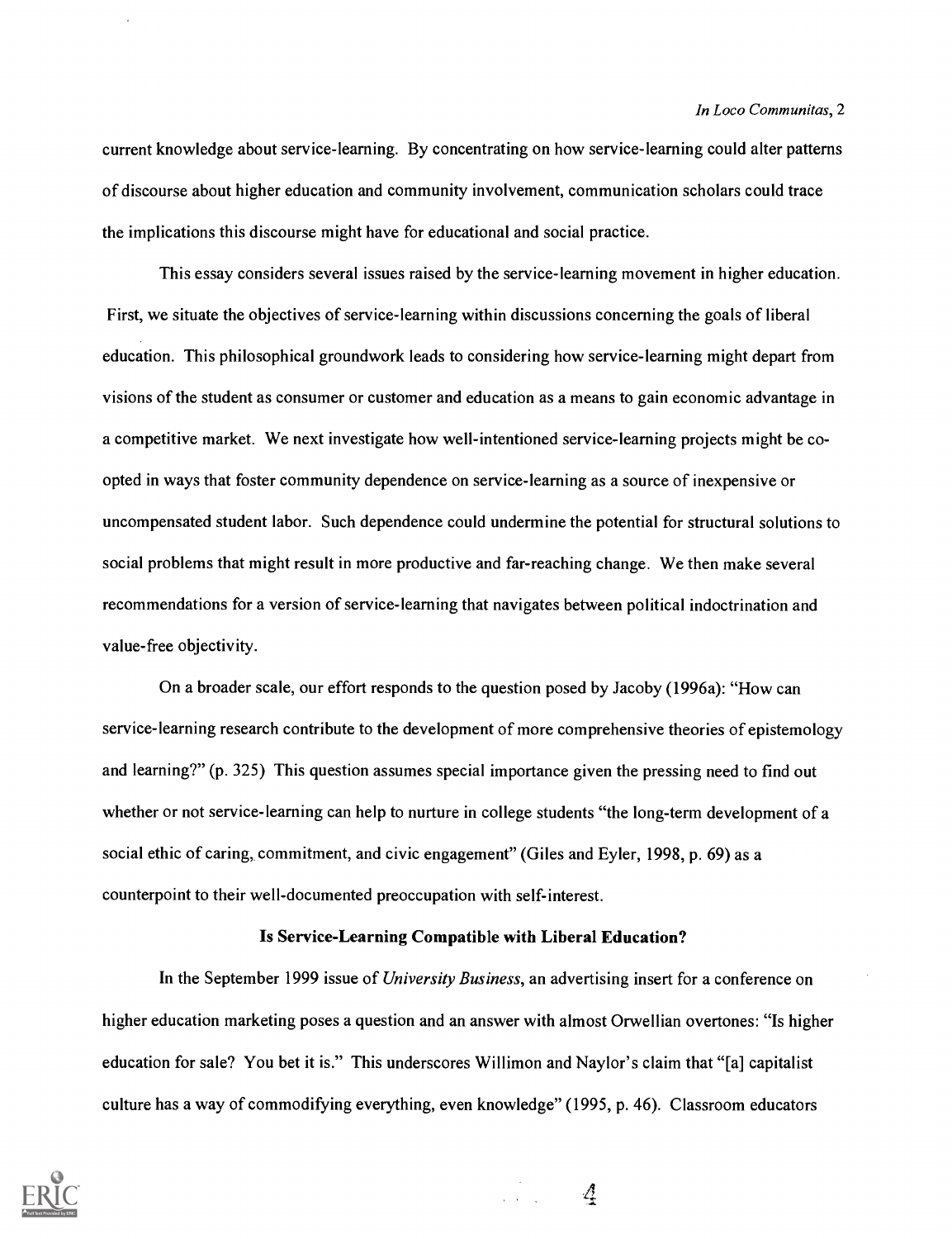find themselves in a double-bind. On one hand, higher education administrators and vendors-often with our complicity—are jointly engaged in technocratic agenda-setting that is fundamentally at odds with the aims of liberal education. For example, one of the author's colleagues in Computer Information Systems now speaks unselfconsciously, indeed even casually, of "teaching" software products to his students, thereby transforming the professor into a highly-compensated (and subsidized) on-site technical consultant for a leading software manufacturer and, one would think, into something less than the computer scientist this professor envisioned himself becoming earlier in his career. On the other hand, students pressure educators to teach them "how to be moneymaking machines" (Willimon and Naylor, p. 39). Higher education seems to be entangling itself in a predicament Oakeshott described—or prophesied—almost thirty years ago:

> A university needs to beware of the patronage of this world [of power and utility], or it will find that it has sold its birthright for a mess of pottage; it will find that instead of studying and teaching the languages and literatures of the world it has become a school for training interpreters, that instead of pursuing science it is engaged in training electrical engineers or industrial chemists, that instead of studying history it is studying and teaching history for some ulterior purpose, that instead of educating men and women it is training them exactly to fill some niche in society (in Fuller, 1989, p. 103).

The liberating ideal of liberal education expanding the horizons of students, letting them define their own possibilities, suffers under a narrow vocational pedagogy. Only tradition, however, privileges classrooms as a sites of liberal learning. Service-learning, as a way of expanding learning environments, and liberal education are not necessarily incompatible. Thus, we pose the question: How well do the philosophy and practice of service-learning conform to the ideals of liberal education?

Giamatti (1988) summarizes an ideal of liberal education that finds fuller expression in Newman's The Idea of the University: "A liberal education rests on the supposition that our humanity is

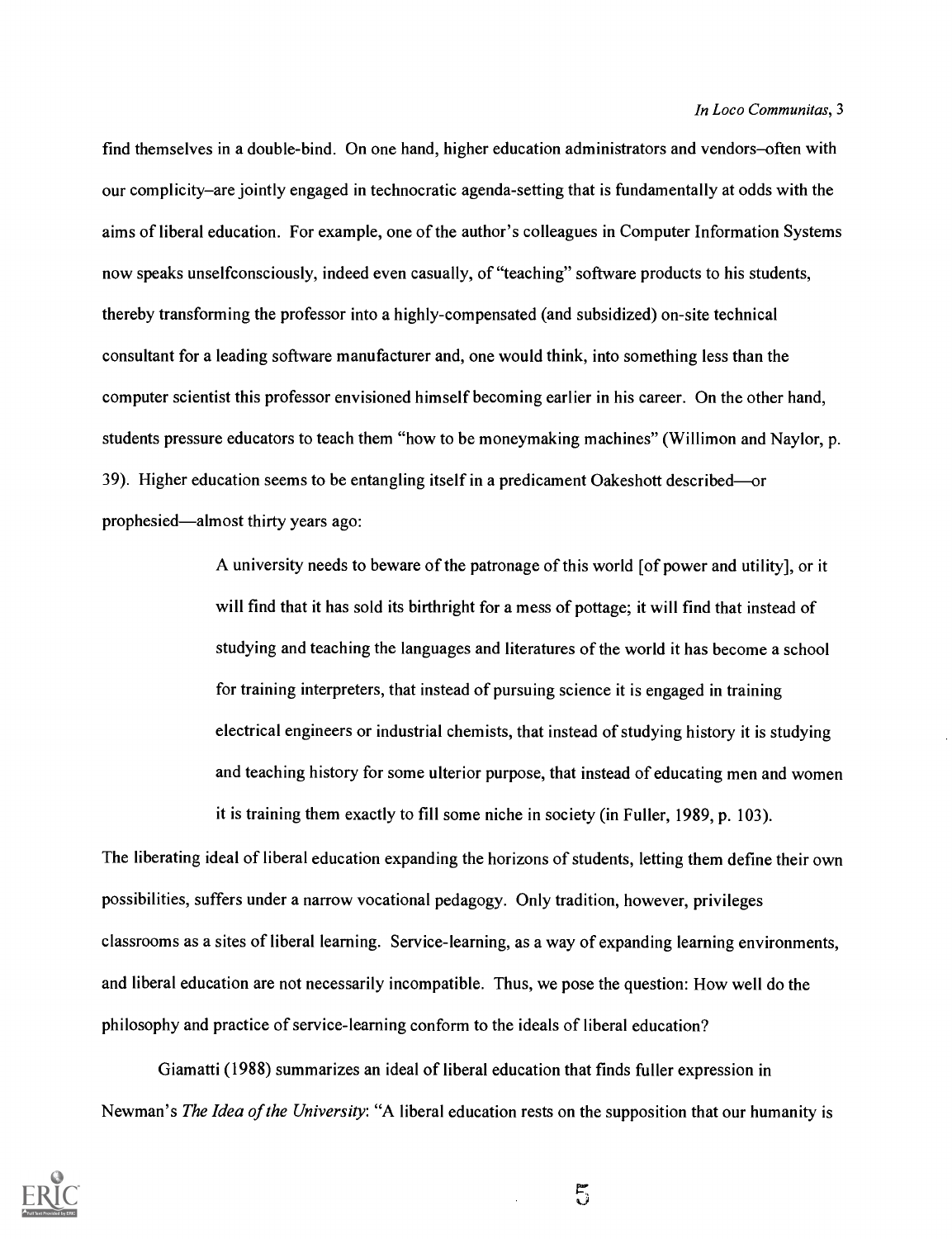enriched by the pursuit of learning for its own sake; it is dedicated to the proposition that growth in thought, and in the power to think, increases the pleasure, breadth, and value of life" (p. 121). Were they to conform to this ideal, the justification for service-learning programs would rest solely on their capacity to enrich the "power to think" and, correspondingly, to enable students "to express the results of [their] thinking in speech and in writing with logic, clarity, and grace" (pp. 122, 129-30, 136). Battistoni (1997) affirms that liberal education and service-learning should have commensurate goals: "Service learning programs should aim at developing in students their critical thinking [and communication] skills" (p. 152). Specific vocational aims would be secondary and incidental to these goals, and would never constitute the *raison d'être* for service-learning projects. As Giamatti puts it: "If you pursue the study of anything not for the intrinsic rewards of exercising and developing the power of the mind but because you press toward a professional goal, then you are pursuing not a liberal education but rather something else" (p. 121), i.e., training to perform specific tasks rather than learning to innovate and adapt to change.

Ehrlich (1999) recognizes that service-learning encourages types of intellectual discovery not normally encouraged in traditional classroom settings. Service-learning enhances civic knowledge, which deals with how social institutions actually work, and moral learning, which involves "reinforcing the elements of character that lead to ethical actions" (p. 6). Reluctant to over-claim the benefits of service-learning, Ehrlich observes instead that moral action becomes more likely when learners become conscious of their obligations toward others and their need to act cooperatively.

Giamatti (1998) also points out that "liberal education desires to foster a freedom of the mind that will also contribute, in its measure, to the freedom of others" (p. 124). Here we find what appears to be a more intuitive fit between service-learning and liberal education: *contributing to the freedom of* others. Emphasizing the importance of service as an academic ideal, Boyer (1990) claims that "higher education and the rest of society have never been more interdependent than they are today . . . and . . .

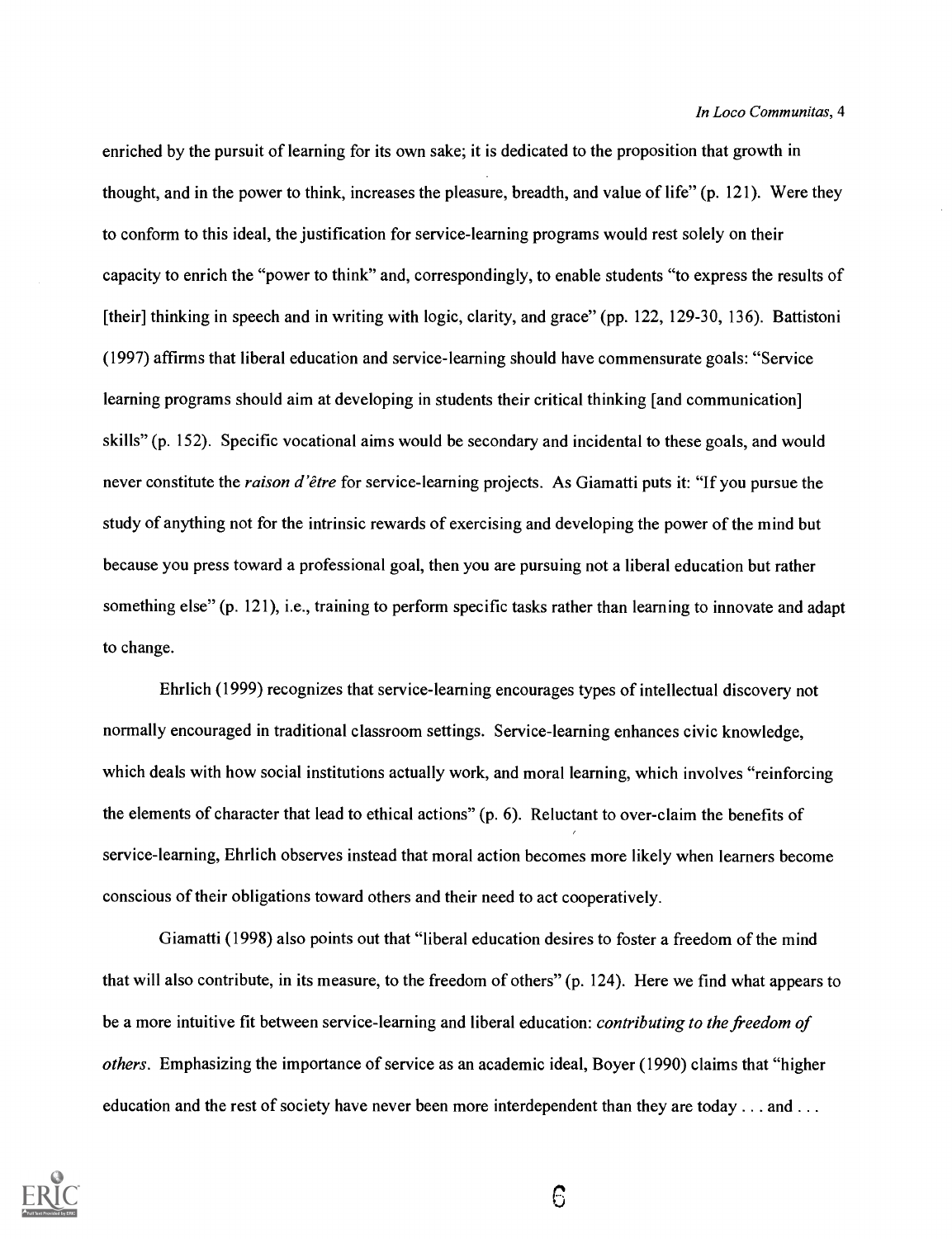campuses [should] be more energetically engaged in the pressing issues of our time" (pp. 76-77). Service-learning programs are especially well-suited for bringing college students and faculty into direct contact with societal concerns that classroom instruction tends to address in abstract terms. However, an important caution here stems from Oakeshott's observation. The agenda for service-learning should not be to train students for public service "careers." The capacities to think and to communicate cogently and compassionately, and to transcend the limits of self-interest, should not be pre-professionalized at the undergraduate level so that they become mere components of hyphenated career tracks. Not only does this mitigate the "learning for learning's sake" ideal, but it also undermines the goal of "contributing to the freedom of others." One might understand this point as the differentiation between educating for careers and education of carers.

McKnight (1995) warns that the professionalization of care-giving carries with it the risk that whole communities may become dependent on professionalized services and, in the process, lose their capacity for self-caring: "[O]ur problem is not ineffective service-producing institutions. In fact, our institutions are too powerful, authoritative, and strong. Our problem is weak communities, made ever more impotent by our strong service systems" (p. ix). Moreover, McKnight (1995) contends:

> Service systems can never be reformed so they will 'produce' care. Care is the consenting commitment of citizens to one another. Care cannot be produced, managed, organized, administered, or commodified. Care is the only thing a system cannot produce. Every institutional effort to replace the real thing is a counterfeit.  $(x)$

All of the most important objectives traditionally associated with liberal education presume and, in fact, are quite meaningless apart from, full engagement in the life of a community. Service-learning, when properly conceived and implemented as a means of re-engaging students with both the life of the community and the life of the mind, can do much to restore public confidence in, and the prestige of, liberal education.

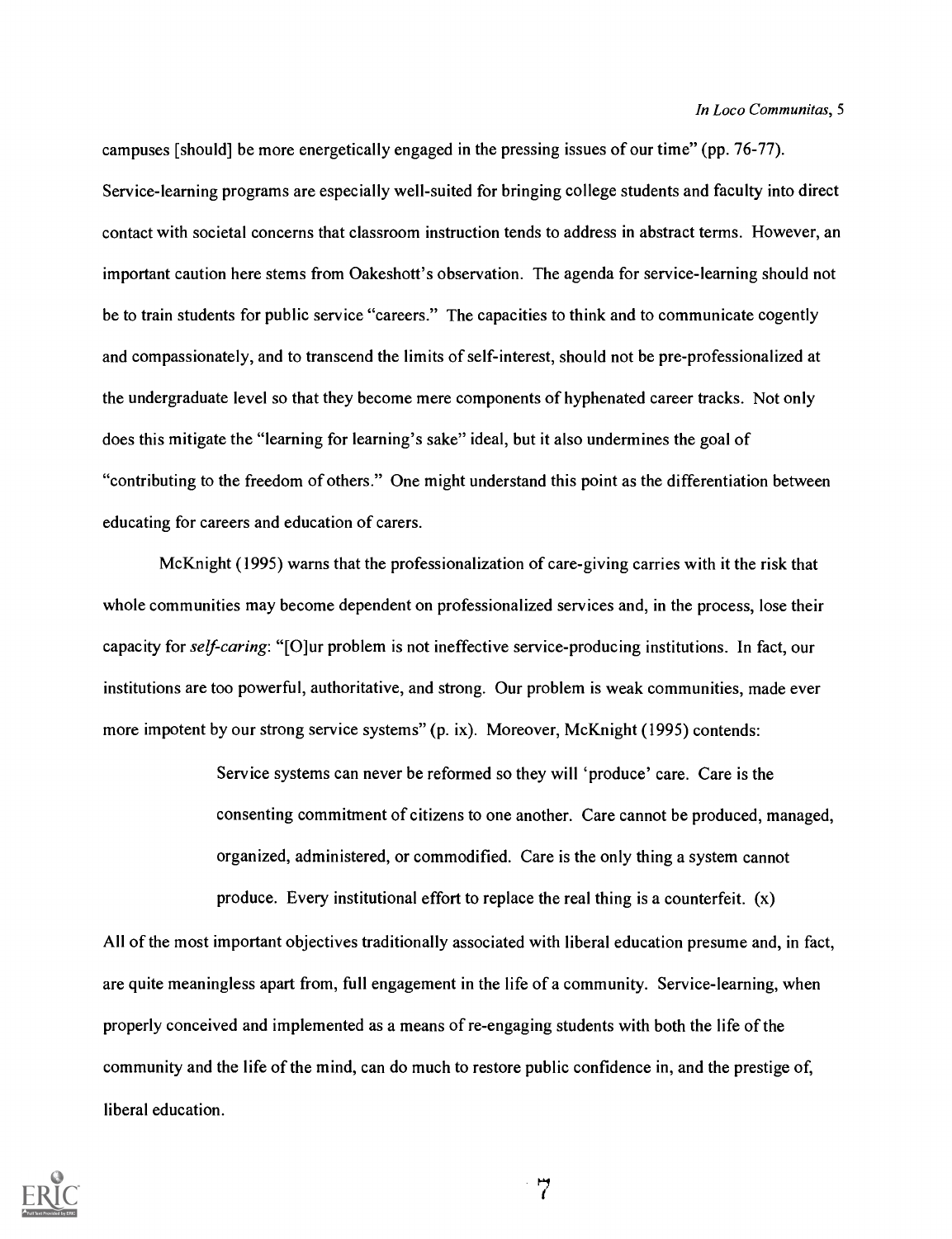#### Can Service Learning Transcend Educational Consumerism?

Throughout the last decade, the student population in higher education has become older, more diverse, and more likely to have full-time responsibilities such as jobs and families that are more important to them than college. Consequently, "higher education is not as central to the lives of today's undergraduates as it was to previous generations. Increasingly, college is just one of several activities in which they are engaged every day. For many, it is not even the most important of these activities; work and family often overshadow it" (Levine and Cureton, 1998, p. 14). While today's undergraduates may appreciate the potential economic value of a college degree, they are much less interested in those aspects of collegiate life that seem to have little or no relevance to their narrowly conceived career aspirations. Even among students who accept the broader aims of liberal education, careerism is the main concern (Moffatt, 1989, pp. 274-75). This would include extracurricular activities, involvement in student government and the obscure ideals of liberal education that many faculty members tend to profess. In other words, for this generation of undergraduates, "pursuit of academic goals is clearly utilitarian" (Levine and Cureton, p. 16). Correspondingly, they don't want to payeither in time or money–for anything that they perceive to be ancillary to their economic self-interest: "In short, students increasingly are bringing to higher education exactly the same consumer expectations they have for every other commercial establishment with which they deal. Their focus is on convenience, quality, service, and cost" (Levine and Cureton, p. 14).

The attenuation of social responsibilities in the face of expanding consumer rights reinforces the disjunction of rights and duties symptomatic of a growing "apathy and narcissism" at the expense of public service (Etzioni in Evers, pp. 145-146). Proponents of total quality management, for example, come very close to rendering quality synonymous with economy. Sutcliffe and Pollock (1992), who explicitly equate the customer with the student, define quality as providing whatever

Satisfies the customer

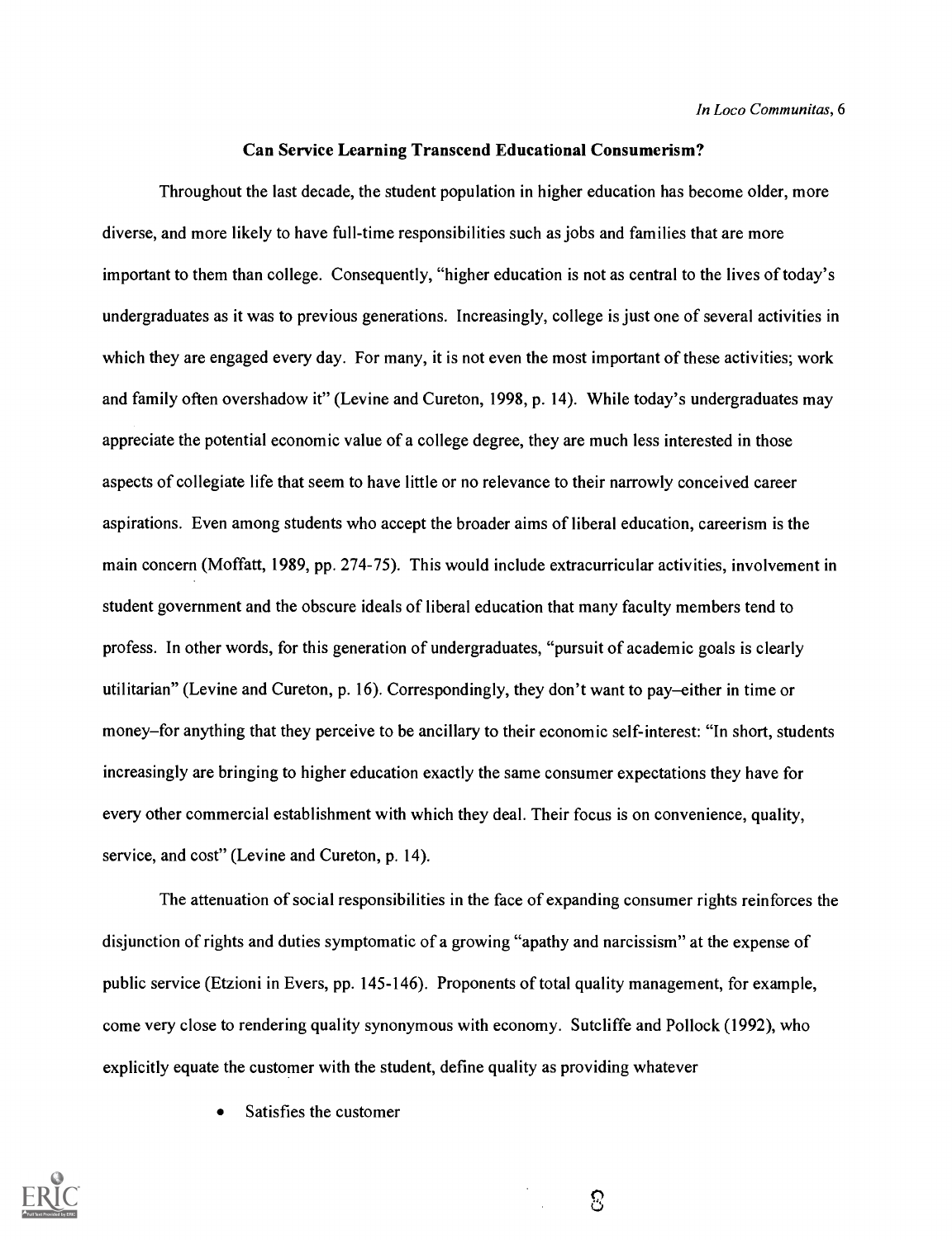- Is as cheap as possible
- Can be achieved in time to meet delivery requirements. (p. 12)

Presumably the third component, derived from industrial production models, means that educational institutions can respond to urgent personnel needs of prospective employers. Clearly, most educational institutions find that decisions must be made primarily in light of cost limitations, especially since customer satisfaction and rapid response almost always involve more resources.

The consumer metaphor seems antithetical to the inculcation of social responsibility, a task central to the service-learning initiative. When service-learning enters the picture, pursuit of personal gain fits into the larger context of how such gain might contribute to causes that benefit others. The tendency to describe education in commercial terms should invigorate the search for more appropriate ways to conceptualize the role of education in a democracy.

Jacoby (1996a, pp. 319-320) sees the widespread adoption of practices borrowed from business, such as Total Quality Management (TQM) and strategic planning, as opportunities to advocate greater rewards for service. Other commentators are less sanguine about these trends. Weigert (1998) decries the displacement of broader, civic notions of education by a consumerist mentality. She complains that "the all-pervasive metaphor of the individual as a consumer crowds out such metaphors as citizen or neighbor, which capture and celebrate our interrelationships" (Weigert, 1998, p. 3; emphasis in original). Indeed, the "lip service" academic institutions give to "the ideal of knowledge for its own sake and the common good" contrasts sharply with the stark reality that academics often adopt the corporate ideology of individual prosperity without concomitant community responsibility (Mendel-Reyes, 1998, p. 34). Apparently this tendency holds true empirically as well as philosophically. Although faculty continue to tout the virtues of community service for students, data from the latest national faculty survey conducted by UCLA over the past decade show that fewer faculty actually engage in such service themselves (UCLA, 1999). While community service initiatives of many kinds have blossomed on college



 $\Theta$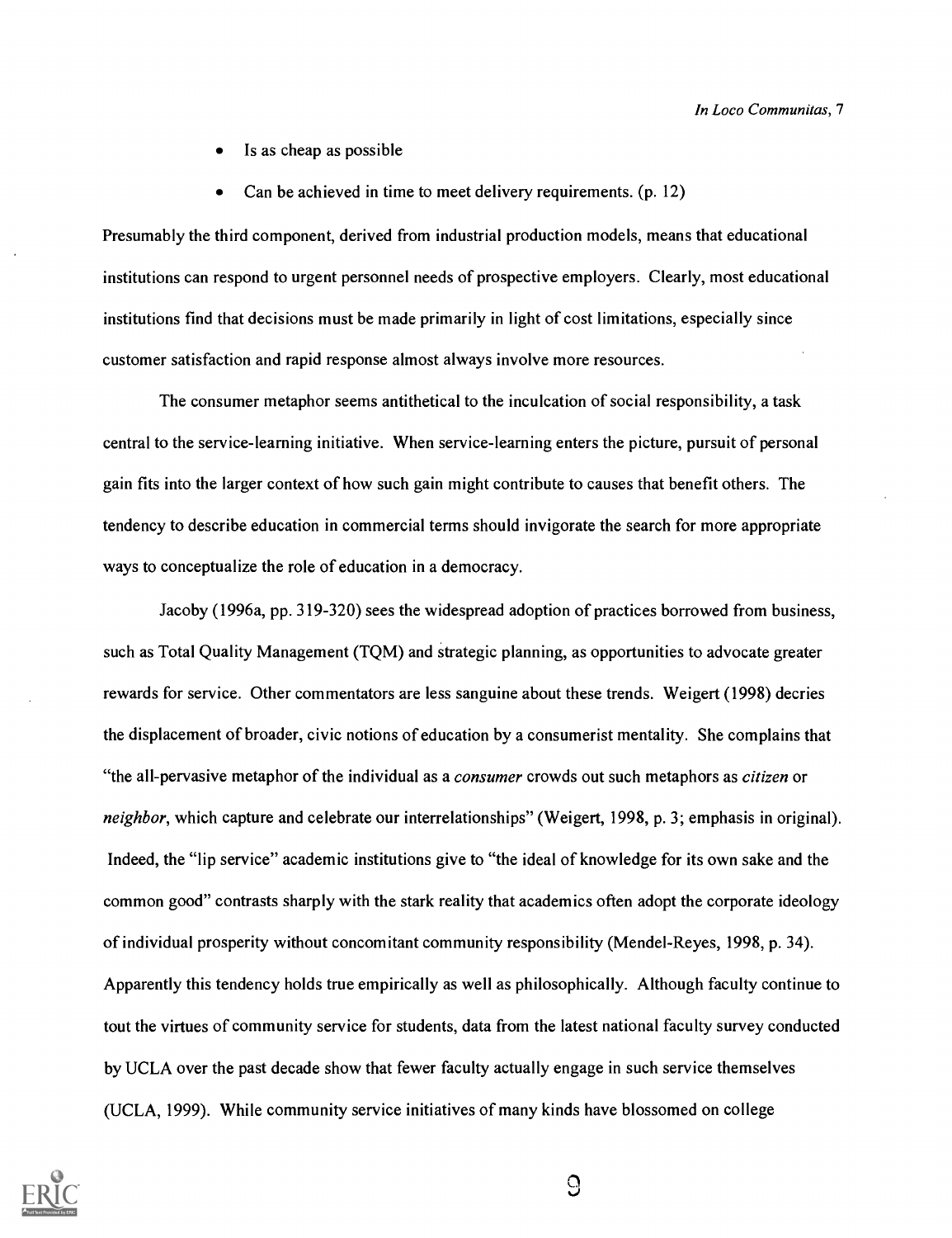campuses, faculty as a whole have not become as involved as they could and should be.

An allied risk of the consumerist viewpoint is to treat whoever assumes the consumer role as an individual whose desires should be satisfied, but the legitimacy and quality of these desires escapes attention. Additionally, consumers take little active role in creating products and services, whereas everyone in the educational process shares a stake and becomes a participant in the educational process (McMillan and Cheney, 1996). Service-learning offers a much more interactive picture of education, with faculty, students, and community members collaborating to achieve common or interrelated goals. Unlike the consumer model, which gives the illusion that student-customers control the educational process (Cheney, McMillan, and Schwartzman, 1997), service-learning legitimately empowers students by making them agents of social change.

Although service-learning has been embraced by educational institutions, civic organizations, and corporations, it straddles the historic tensions between educating students for democratic action and equipping students with skills transferable to the workplace (Lisman, 1998, p. 27). Ideally, the citizen educated for democracy constantly strives for civic improvements, urging and agitating for changes that could move toward social justice for populations that remain marginalized by oppressive governmental and commercial practices. By contrast, the prospective employee educated for the workforce acquires skills that would enhance advocacy for the interests of the employer. The difference between these orientations sometimes reduces to prioritizing equity or efficiency, and both are needed if democracy, at least a capitalist version, is to survive.

Lisman (1998) contends that the preoccupation with "consumerist politics" is incompatible with genuine service-learning. The consumerist view holds that the distribution of resources results from market mechanisms that, while not always fair, do self-correct if left to themselves. This laissez-faire attitude toward social problems encourages the minimum governmental intervention in economic and social life. In this atmosphere, service-learning efforts can replace the perceived need to address these



 $\ddot{i}$   $\theta$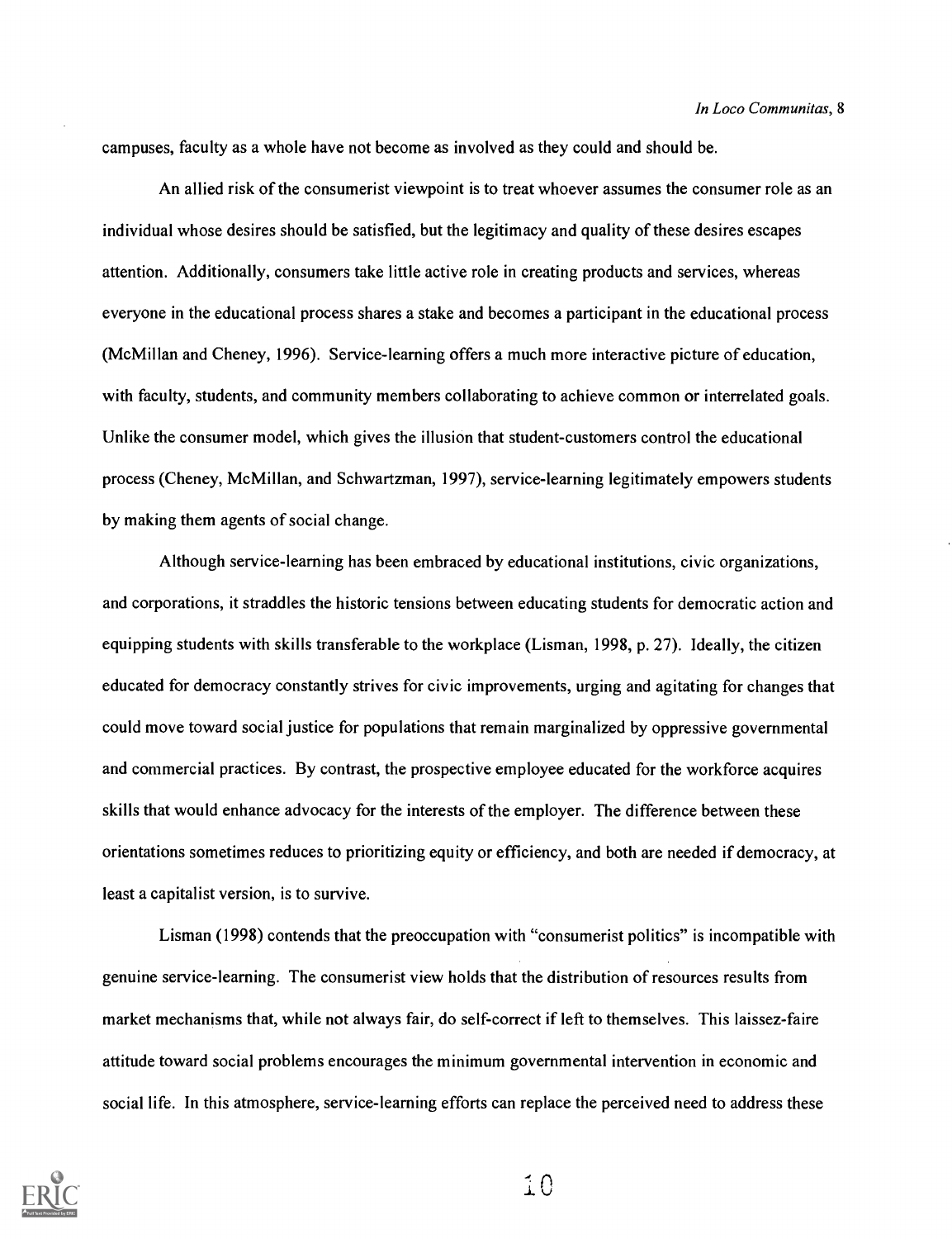issues through concerted governmental or corporate activism. Although the extant political and economic system might cause inequities, it also includes a ready supply of service-learners to redress them. The problems of democracy do not seem systematic as long as socially conscious students can be mustered to patch minor lapses rather than correct endemic weaknesses in socioeconomic norms and practices (Lisman, 1998).

The roots and fruits of consumerism extend further. The idea that education should prepare students for the workforce certainly has merit, but the capacity for workplace productivity should extend to productive efforts in public life (Lisman, 1998, p. 65). In fact, if future employees lack awareness of their social obligations, they could act irresponsibly in a corporate environment, failing to recognize their organization's responsibilities to the communities it serves. Service-learning helps remedy the narrow vocational focus on learning as the acquisition of specific knowledge and skills obtainable only through specific programs of study. Service-learning is inherently interdisciplinary insofar as it encourages students and faculty to pool resources to address community needs, transcending departmental boundaries (Eyler and Giles, 1999). Efforts to develop effective service-learning programs should reduce the tendency of departments to become compartments, insulating students and faculty in one field from the benefits of studying outside their area of focus.

Although service-learning has the potential to reduce consumerist tendencies, the evaluative standards employed by the Corporation for National Service (CNS) are replete with metaphors borrowed from the TQM movement in corporate America. The first three CNS criteria for programs engaged in service are:

> 1. Our "customers" are the reason we exist. We must stay attuned to their needs and strive always to exceed their expectations.

2. Volunteers, participants and staff are customers too. They must be motivated, trained and satisfied if they are to serve our customers well.

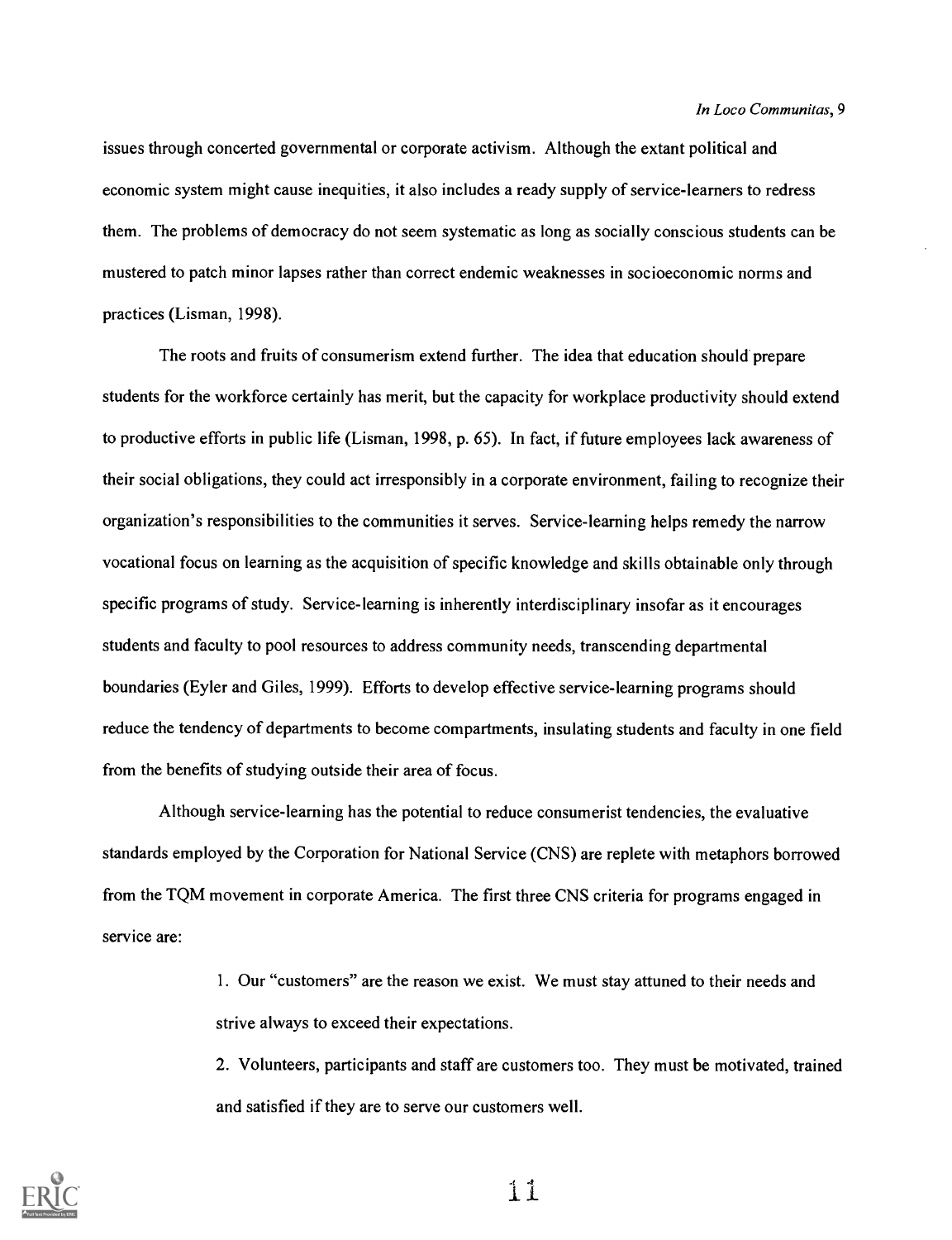3. It is not enough to talk about customer satisfaction. We must set measurable goals, communicate them throughout our organization, regularly and systematically gauge our progress against these goals, and take action to continuously improve our performance. (quoted in Mintz and Hesser, 1996, pp. 32-33)

Consumerism obscures the extent of reciprocity between server and served (Mintz and Hesser, 1996, pp. 35-37). Barber (1990) balks at modeling civic activity after the marketplace. Like many others, he sees service as a way to offer models of social engagement that can depart from the competitive, adversarial relations that dominate commercial transactions. While education may help prepare students for the workplace, the value of learning extends beyond its market value. Rhoads (1997) distinguishes two senses of Dewey's call for experiential education. Vocational preparation, while important, does not exhaust the mission of education. Additionally, Dewey's vision of education implies that students should "better understand themselves and how they fit within a democratic society" (Rhoads, 1997, p. 210).

Service-learning, insofar as it escapes from self-centered commercialism, could resolve the paradoxical pulls of academic freedom (with its price of ivory tower irrelevance to the surrounding community) and responsibility to an institution's many stakeholders: students, parents, faculty, etc. By placing members of the academic community amidst non-academic people and projects, service-learning enlarges the scope of academic conversation to include more stakeholders beyond the academy's walls as participants (Goodman and MacNeil, 1999). Indirect evidence suggests that service-learning and materialistic acquisitiveness are incompatible. Astin's (1999/1996, p. 594) research shows that commitment to service tends to be lowest at institutions that place "resource acquisition" as a top priority.

#### Does Service-Learning Overcome Social Quietism?

To yield both academic and social advantages, service-learning must abandon justifications

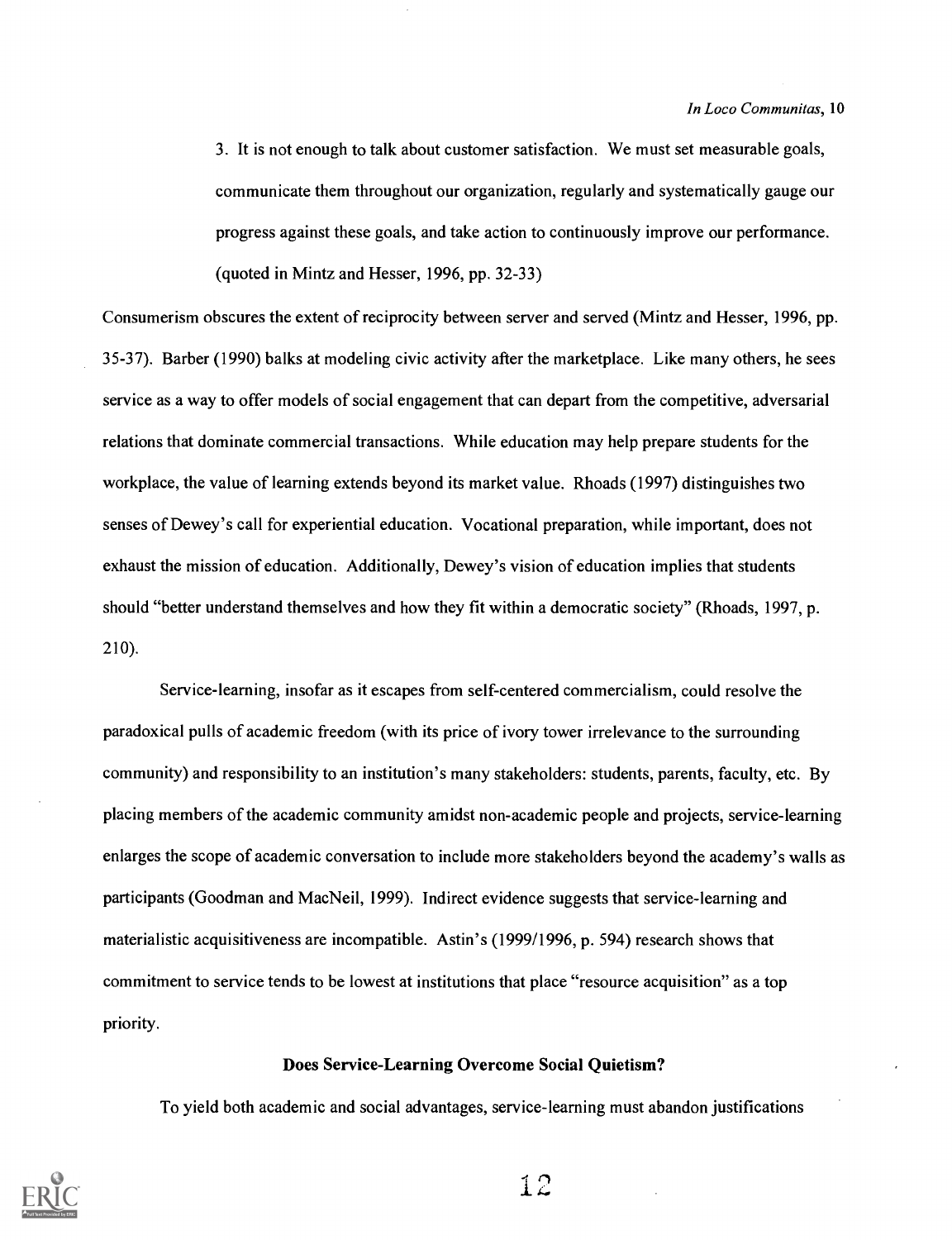framed in "the language of rhetorical heroism" (Gramsci, 1985, P. 204). The language of rhetorical heroism, which is the code of choice in much service-learning literature, accepts social conditions insofar as they constitute an arena for playing out reformist rather than radical agendas. Service-learning has the as-yet unrealized capacity to contribute to intellectual and social liberation or, typically, to pursue social reforms incrementally without inviting sustained ideological critique. We believe that the synergies of service and learning should enable students "to challenge the guiding assumptions of the culture, to raise fundamental questions regarding contemporary social life, to foster reconsideration of that which is 'taken for granted,' and thereby to generate fresh alternatives for social action" (Gergen, p. 109). In sum, if service-learning is to fit the paradigm of liberal education, it must, as we have emphasized already, "foster a freedom of the mind that will also contribute, in its measure, to the freedom of others" (Giamatti, p. 124).

Another way of making this point will be more familiar to communication scholars. Employing communication theories in community settings epitomizes what McGee (1982) envisions for materialist rhetoric: recognizing how rhetorical theory plays out in action. Service-learning extends materialism further. McGee (1982) sought to show how concrete discourse should not play second fiddle to abstract theory. According to this view, rhetoric is "a natural social phenomenon" that signifies, solidifies, and alters social relationships (McGee, 1982, p. 38). What better way exists to observe, describe, practice, and critique these discursively engineered relationships than participating in them at the grassroots level? Service-learning offers a laboratory for the practice of materialist rhetoric in two senses. First, it provides a forum for participating in rather than theorizing about ways to instigate social change. Second, service-learning supplies a testing-ground for communication theory. As a "real world" laboratory to test theoretical claims, service-learning accomplishes what Bowers (1968) implored communication scholars to do: use communication theory to generate hypotheses, then test them empirically. Theory and practice should have a cyclical relationship in service-learning. Students learn

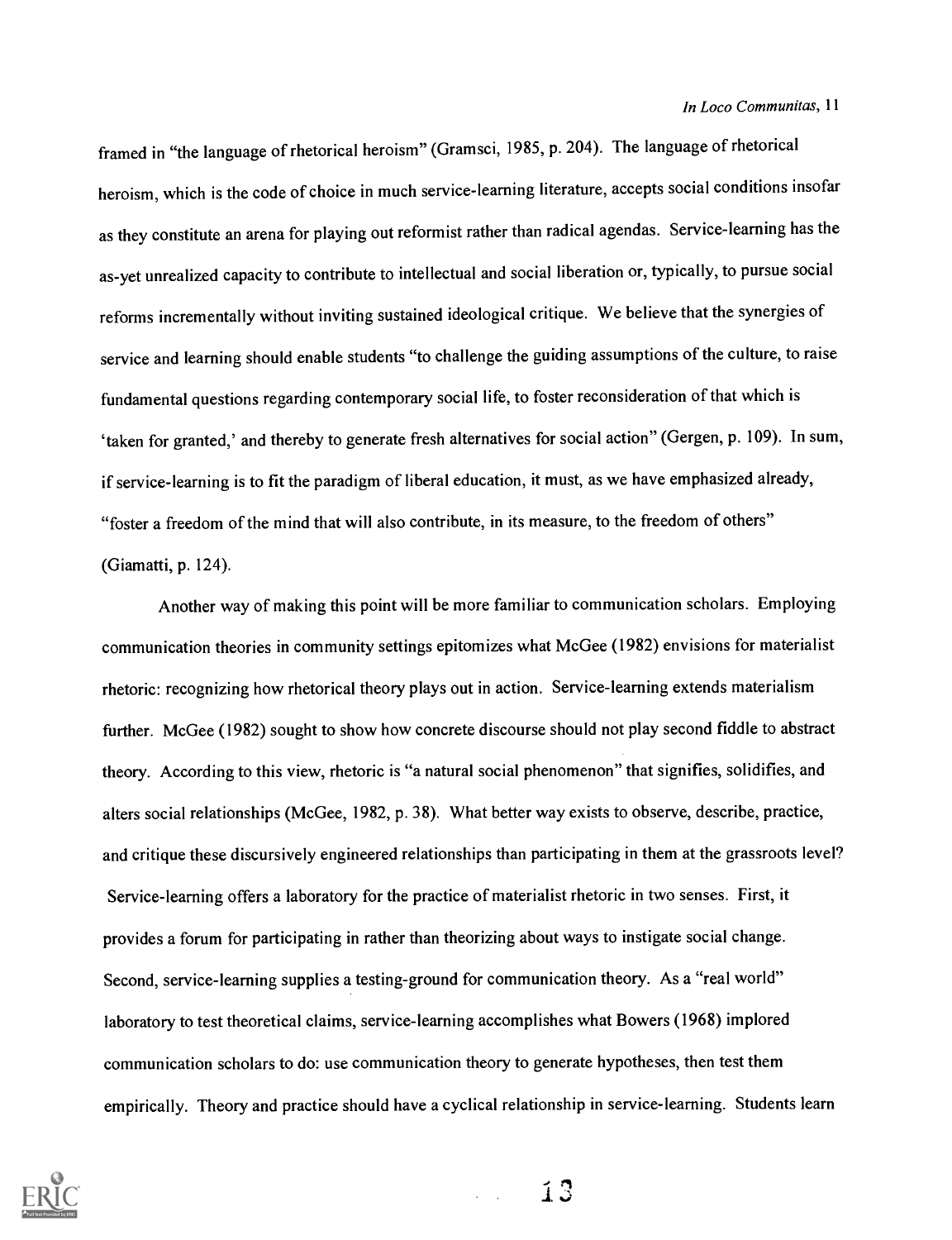communication principles and theories in their readings and class discussions. Then they apply and test these ideas in actual communication settings beyond the walls of the college classroom. Subsequent course-work builds on what the students learned from their experiences in the community. This experience confirms, disconfirms, or modifies what has been learned about communication. New or modified ideas about communicative practice then can be tested in other community-based experience. This continuous cycle of promulgating ideas, testing them in the community, then modifying the ideas and re-testing them epitomizes science at its best, but with one difference. The laboratories are not ideal, controlled environments, but the natural settings of everyday communicative practice.

Service-learning offers a site for the interaction of theory with practice, but it also tests the extent of social activism. Students visiting, for example, elderly nursing home residents can accomplish quite a lot of good. For the elderly, it provides needed social interaction and connections with other lifecontexts. For students, it gives opportunities for inter-generational communication experiences and practice in empathetic listening skills, among other things. Nevertheless, the service-learning curriculum can and should do more. For instance, it could challenge students to question economic and social decision-making that creates such institutions, ostensibly for providing around-the-clock health care for people who have outlived their economic usefulness, who may interfere with the economic usefulness of family care-givers, and whose economic usefulness is sometimes extended by providing profit centers for health-care professionals and large corporations. Service activity alone poses the risk of covering the symptoms of deep-rooted social problems with band-aid solutions, without confronting the causes of these problems and the potentially greater dangers they present to communities (Lisman, 1998, p. 51). We have in mind the cultivation of activism akin to what Donna Duffy of Middlesex Community College endorses. After participating in community work with people who have psychological disorders, her students typically ask: "Why aren't we doing more to develop resilience in our communities and ourselves?" (Chamberlin, 2000, p. 48)

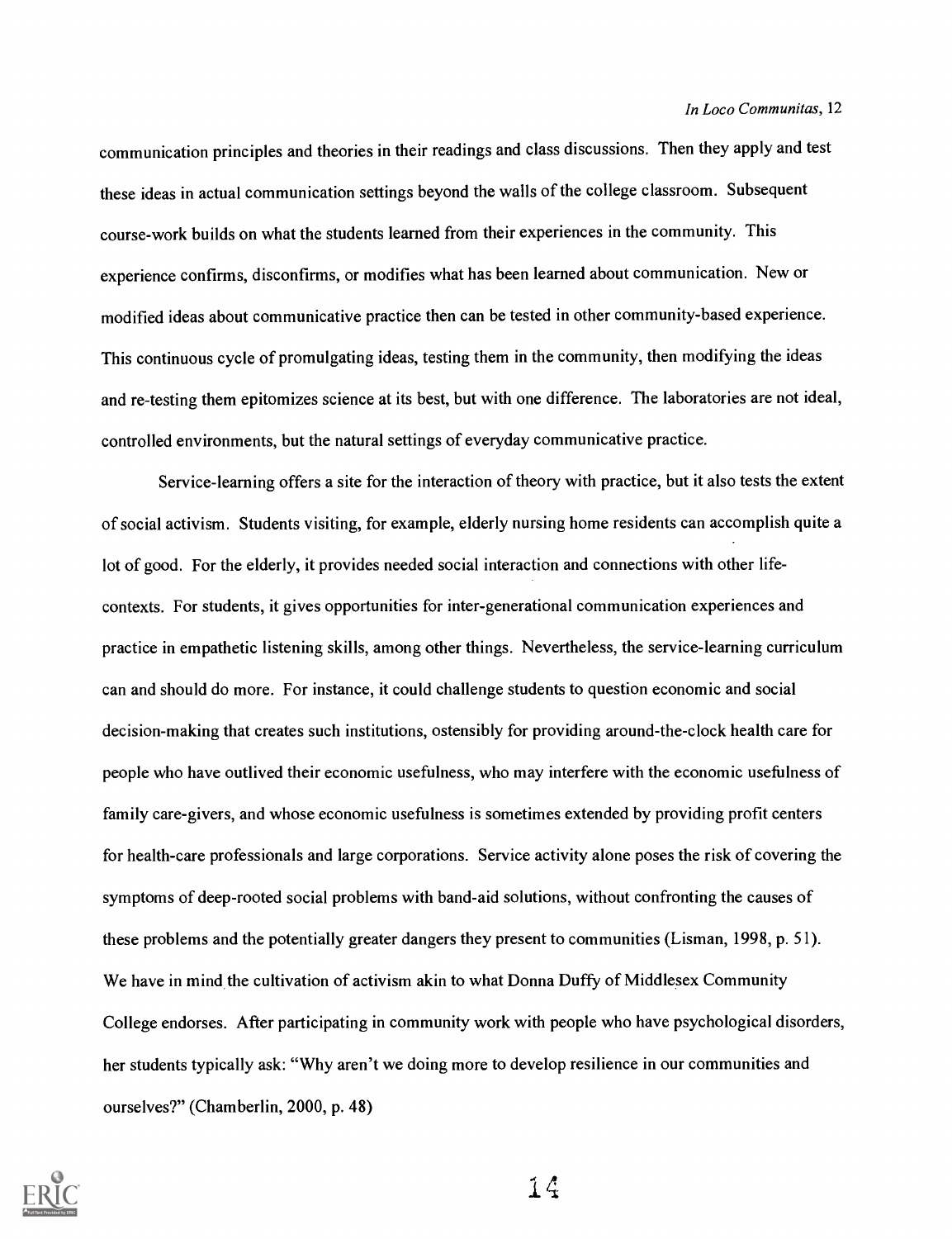Service-learning may actually threaten social improvement by causing job displacement. If service-learners could perform many tasks currently performed by paid employees, it would be more economical to rely on the unpaid labor. This possibility becomes more likely if service-learners infuse labor sectors where the existing labor force is relatively unskilled and thus more susceptible to replacement by temporary or minimally trained workers (0i, 1990). Since many community service agencies suffer from chronic under-staffing and minimally trained employees, the risk of job displacement as an unintended consequence of service-learning poses a real threat.

Properly designed service-learning programs can minimize the risk of job displacement. The argument about job displacement posits a direct tradeoff between service-learners and existing workers. Second, it assumes service-learners would disproportionately occupy jobs that the most vulnerable segments of the workforce now hold. To avoid job displacement, service-learners should occupy positions that would not have been filled otherwise (Moskos, 1990).

Oi (1990, p. 83) estimates that more than five million jobs could be staffed by unpaid service workers. He questions the value of such voluntary labor, claiming that organizations would have little incentive to train large numbers of temporary workers. Sometimes organizations are willing to train service-learners, but they lack the resources. If many personnel suddenly infuse an organization, they may outstrip the organization's ability to prepare or supervise the new recruits (Gardner, 1997). Such a situation highlights the importance of gauging not only the need but also the infrastructural capability of organizations linked to service-learning. If an organization expresses a need for assistance, that request for aid does not necessarily mean that more is better. Service-learning supervisors should determine the maximum number of personnel an organization can train and monitor properly. This number might be far fewer than the number of workers an organization wants.

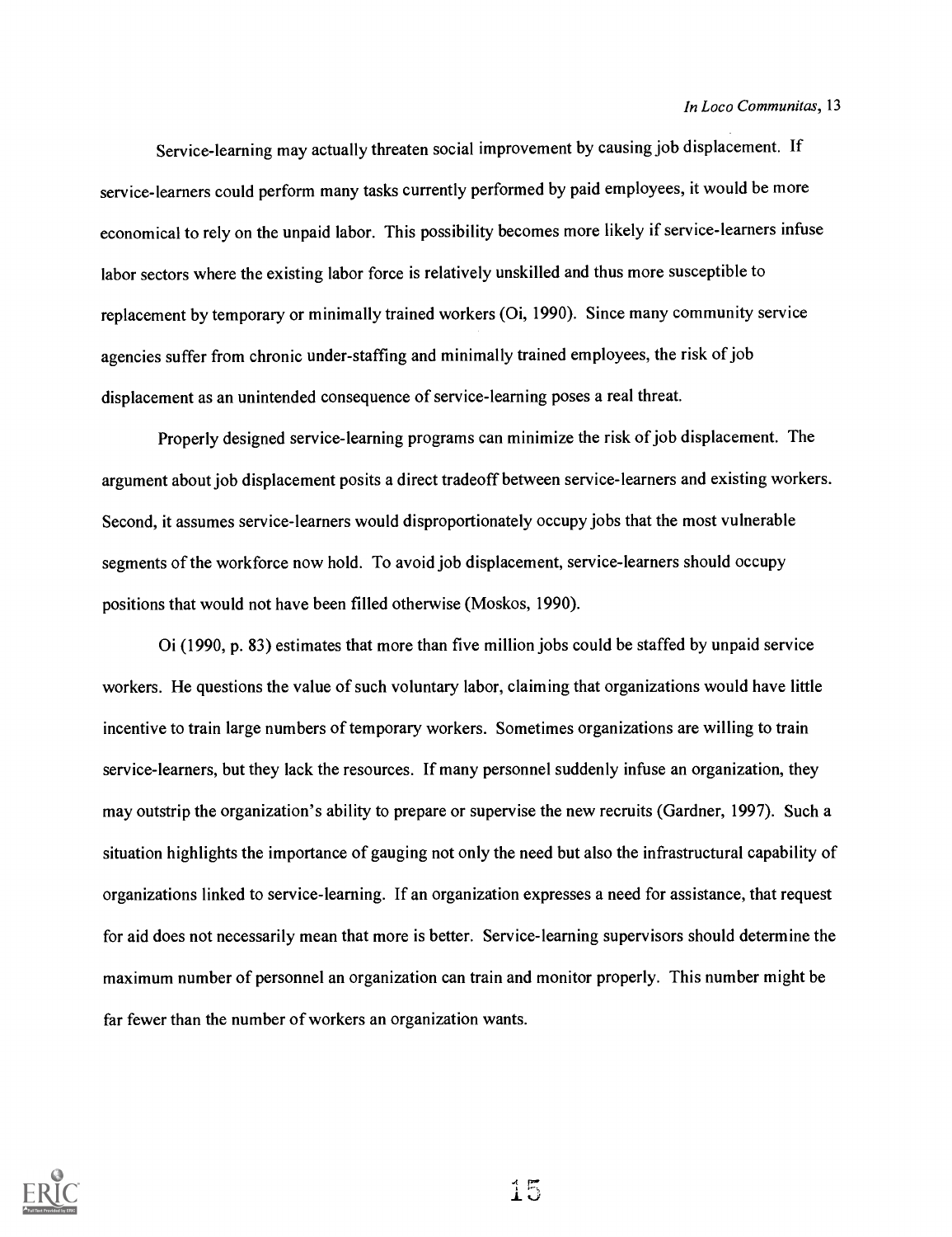#### Caveats and Recommendations

To improve the chances of having a successful service-learning program, it is important to anticipate potential impediments so they can be and avoided or minimized (Kolenko et al., 1996). Service-learning is no panacea for the maladies of higher education. Although service-learning fits well with the imperative to instill in students an ethic of participatory democracy, improperly administered programs can easily subvert even the best intentions. The comments in the following sections offer some direction in addressing consumerism, social activism, and educational technology via service-learning.

#### 1. Explore the Metaphoric Potential of Service-Learning

Palmer (1993) points out that "our culture and institutions tend to take shape around our dominant metaphors of reality, and to hold that shape long after our metaphors have changed" (p. xiv). If that is so, then we need to pay close attention to the metaphors we use to discuss higher education and service-learning. Several alternative metaphors attendant to the invigoration of participatory learning may reduce the pernicious implications of the student-as-customer metaphor. A productive alternative would be to enrich the metaphoric repertoire surrounding education, broadening the vision of students by recognizing their roles as revealed through service-learning. While no single metaphoric framework provides an exhaustive description of the educational process, service-learning introduces at least two relevant metaphors that expand perspectives on education beyond a market focus.

Concerned that communities might be treated as outsiders or guests beholden to academics gracious enough to serve them, Goodman and MacNeil (1999) suggest the metaphor of family. A family's well-being requires mutual dependence among all members without creating hierarchies of value. The community, students, and academic institutions participate in a familial relationship because each contributes something to the other's development. Unlike commercial relationships governed by contracts and caveats, healthy familial relationships foster open dialogues among equals. Consumerism obscures the extent of reciprocity between server and served (Mintz and Hesser, 1996, pp. 35-37). The

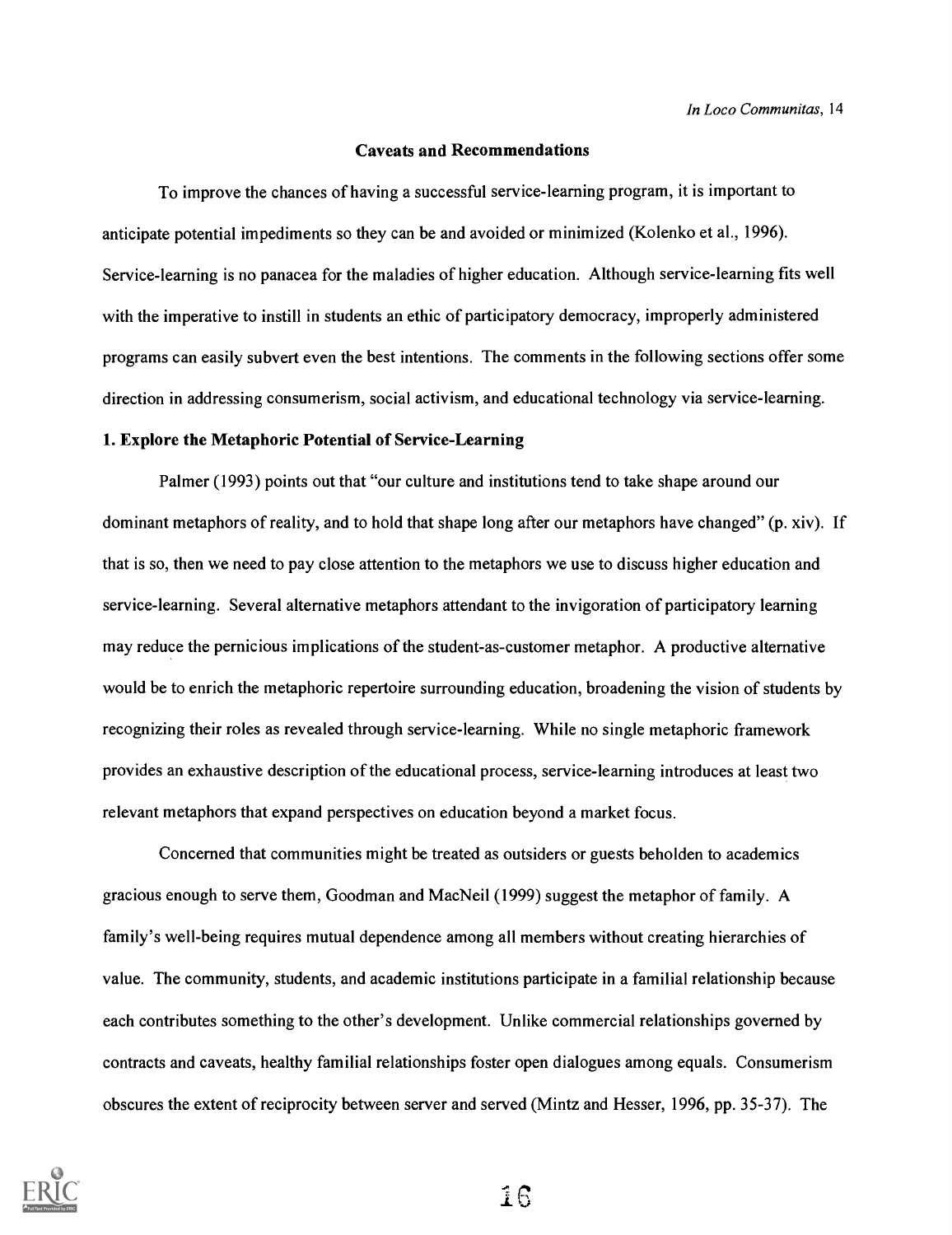familial attitude has far greater affinity with service-learning than the commercial mindset. But the metaphor of family demands further scrutiny, both as an alternative to consumerism and as an apt description of service-learning.

The family metaphor implies unwavering, unconditional loyalty—a condition that devolves into dependency if not reciprocated. Contrary to the inextricable bonds a family implies, a more critical attitude toward the communities forged through service reveals other possibilities. Service-learning does teach how to form partnerships between academics and communities, but it also should teach how to redefine or sever those partnerships. Far from abandonment, severing a relationship with a community organization could signify the organization's maturation into self-sufficiency. Thus the severance becomes analogous to the maturation of a dependent child into a responsible adult. Although families expect loyalty and obedience, the service relationship invites a less hierarchical arrangement of cooperation so that the community comes to rely less and less on external support. In a healthy family, the children grow up, become more independent, and in their turn can assume the role of parenting. Improperly constructed service-learning efforts risk becoming dysfunctional families, with the beneficiaries of service defined as perpetual children, "dependents" in the sense of never learning to help themselves.

Concerns about dependency motivate exploration of a different metaphor: students as partners with the community in addressing unmet social needs (Barber and Battistoni, 1993). The partnership model suggests that academic institutions solicit advice from the community about how to educate students as well as provide advice to the community about how to tackle social issues. A partnership restores conditionality to the service relationship, thus recognizing that community relations are negotiated rather than assumed. Instead of being the knights in shining armor who rescue communities from their own mistakes, service-learners recognize the lessons they can learn from the community. The relationship is a two-way street, with the community teaching lessons unavailable in traditional

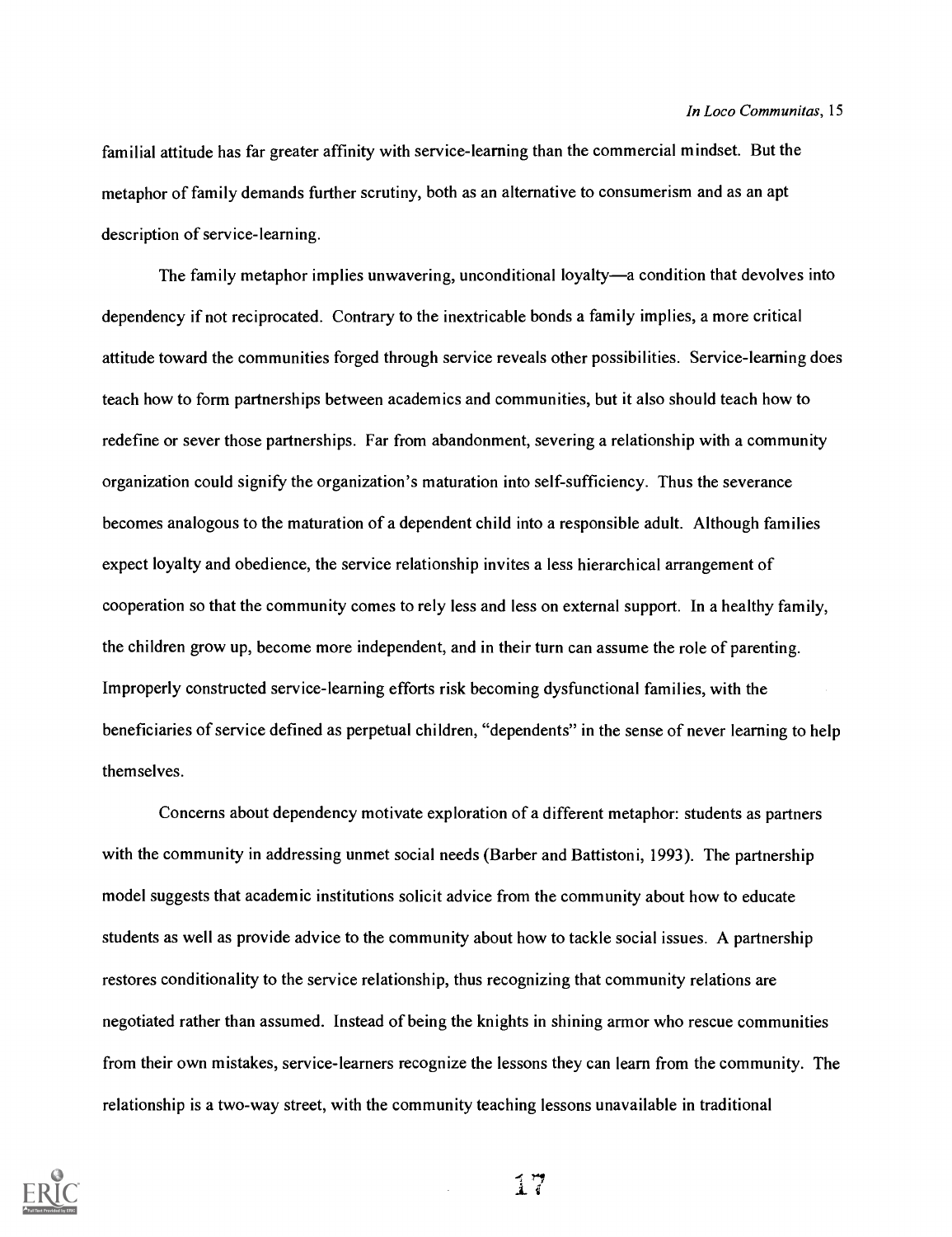classroom settings. In the words of Barbara Jacoby, "Service-learning encourages students to do things with others rather than for them" (1996b, p. 8).

#### 2. Examine Whose Social Agenda Service-Learning Serves

Service-learning has an inherently political dimension, since it essentially places the stamp of approval on the organizations and causes that students serve (Kahne and Westheimer, 1996). Students who participate in service-learning might be expected to become social activists, instigating social change. In fact, a central principle of service-learning has been identified as the contribution to "the larger struggle to improve social conditions" (Rhoads, 1997, p. 221). This drive for social improvement, while laudable, presents a quandary. Unless a universal good is identified, students will serve particular interests. Whose interests? That question invites reflection on the political agenda service-learning serves.

Service-learning must steer a delicate path between indoctrination and value-neutrality (Ehrlich, 1999). There remains some risk that the interests served in service-learning may reflect disproportionately the social commitments and political attitudes espoused by the professor. Fear of indoctrination became especially acute when, during the first Clinton administration, proposals arose for a national service initiative. The basic argument is that whenever service becomes mandatory, it reflects the ideological commitments of whoever sponsors the service, be it the government, the professor, or the educational institution (Postrel, 1990). Some critics have claimed that the projects that fulfill the mandatory service requirements in Maryland schools qualify as thinly disguised political advocacy (Finn and Vanourek, 1995). But all service acquires a political tint as long as it involves recognition that current conditions are less than ideal and should be ameliorated. Objections to the political side of service tend to target only political agendas the critic opposes.

Attempts to avoid indoctrination could follow another dangerous path. Total renunciation of values would fail to equip students to render "their own moral and civic judgments" (Ehrlich, 1999, p. 7).

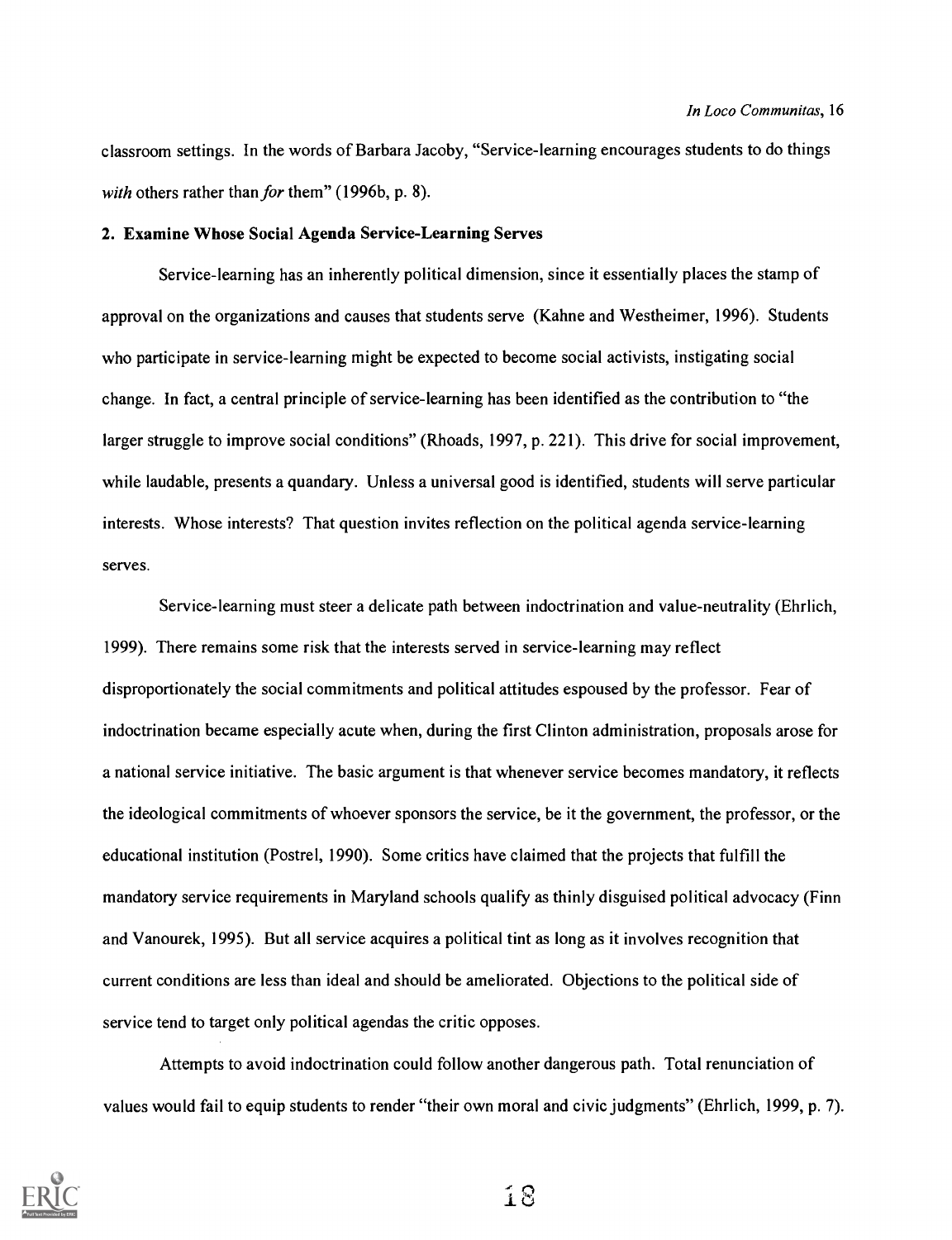Instructors must carefully consider not only the merits of the service-learning projects they approve, but also recognize the ideological implications of the projects. Aside from matching students with projects, it is important to balance the interests that the projects serve. For example, a group of students who choose to promote and distribute birth control devices at community health clinics could encounter opposition from antagonistic groups. To counter the contention that service-learning primarily serves a narrow segment of the ideological spectrum, potential projects should be selected to benefit widely divergent constituencies. The students who distribute birth control devices could be part of a class that includes service at an adoption agency or at a pro-life pregnancy counseling center. The same students could rotate among ideologically different organizations, or different groups of students could serve various organizations. Without such ideological balance, service-learning becomes vulnerable to accusations that it promotes political interests under the guise of altruistic service. Professors, therefore, incur an obligation to "avoid simply inculcating our own views" (Ehrlich, 1999, p. 9) while maintaining moral commitments to serve so that students can make ethical judgments instead of floating in a relativistic stupor.

#### 3. Learn from "Technological Adoration"

An important lesson can be learned from the "technological adoration" that seems to have overwhelmed society in general, and especially higher education (Postman, 1995, p. 38). A fixation on technological fixes is predicated on the belief that the problems are technological rather than moral or spiritual. Both Palmer (1993) and Postman (1995) argue that almost all of the really important problems in education are moral or, we might say, relational, in nature. Consequently, technological solutions are not attuned to the nature of the problems they should remedy. Not only does this render such solutions prone to failure, but also more likely to become specifically counterproductive in regard to the capacity to become engaged and effective in community life and service. Hepburn (1997) illustrates this concern in her description of the "age of being socially disconnected" from direct contact with other people while



클럽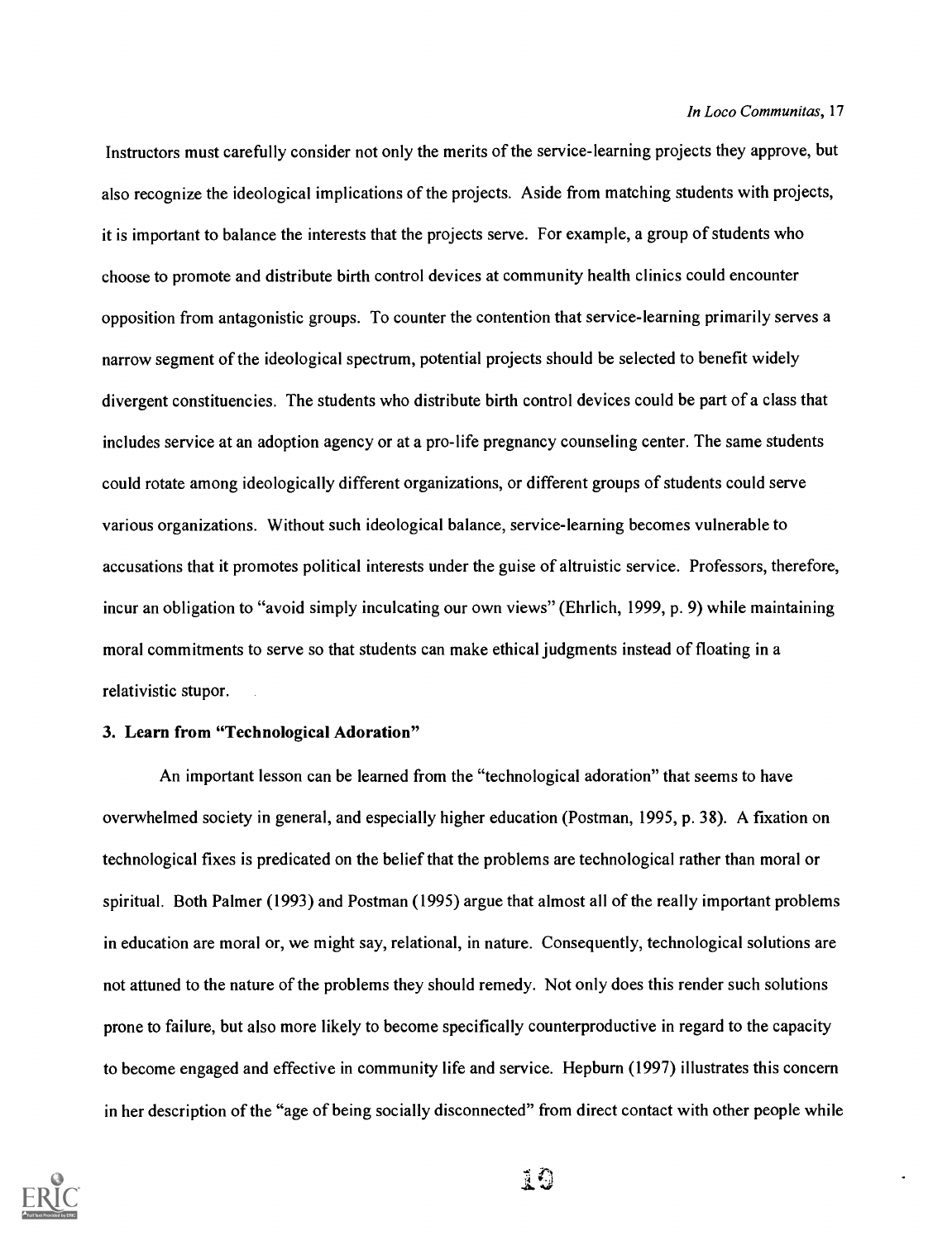being more thoroughly wired to electronic machines (p. 141).

We believe that service-learning as a technique is potentially subject to similar problems. Clients and customers we have learned to manipulate for personal or professional aggrandizement do not warrant the same consideration we give to people with whom we have developed deeper relationships. The only really meaningful "freedom of others" we nurture in clients and customers is the freedom to become dependent on or indebted to us, which is not freedom at all.

Our recommendation is not to abandon technological innovations altogether, but rather to assess critically their impact on the life of the community before accepting them. Concerning service-learning programs, we might pose questions such as those Postman would ask about technology, for example: (1) to whom will they "give greater power and freedom?" and (2) "whose power and freedom will be reduced" by them? (1992, p. 11) If service-learning practitioners routinely addressed these kinds of questions, we might gain more insight about the social impact of service-learning programs than we would by directing our questions at practical and technical concerns.

#### Conclusion

Kolenko et al. (1996) identify several barriers to implementing service-learning programs, including reluctance of faculty to participate in service, organizational resistance to perceived outsiders in the community, limited institutional funding, and lack of recognition in promotion and tenure considerations. To get to the point of dealing with these concerns, however, service-learning programs must be proposed and advocated. Before questions of service-learning's practical implementation can arise, its champions must convincingly demonstrate that it contributes to an institution's educational mission while strengthening ties to the surrounding community. This essay represents an attempt to articulate how service-learning could do that, provided it acknowledges the need to re-humanize an educational environment marked by economic acquisitiveness, to promote substantive social change, and to recognize the limits of technological enthrallment.



 $\Omega$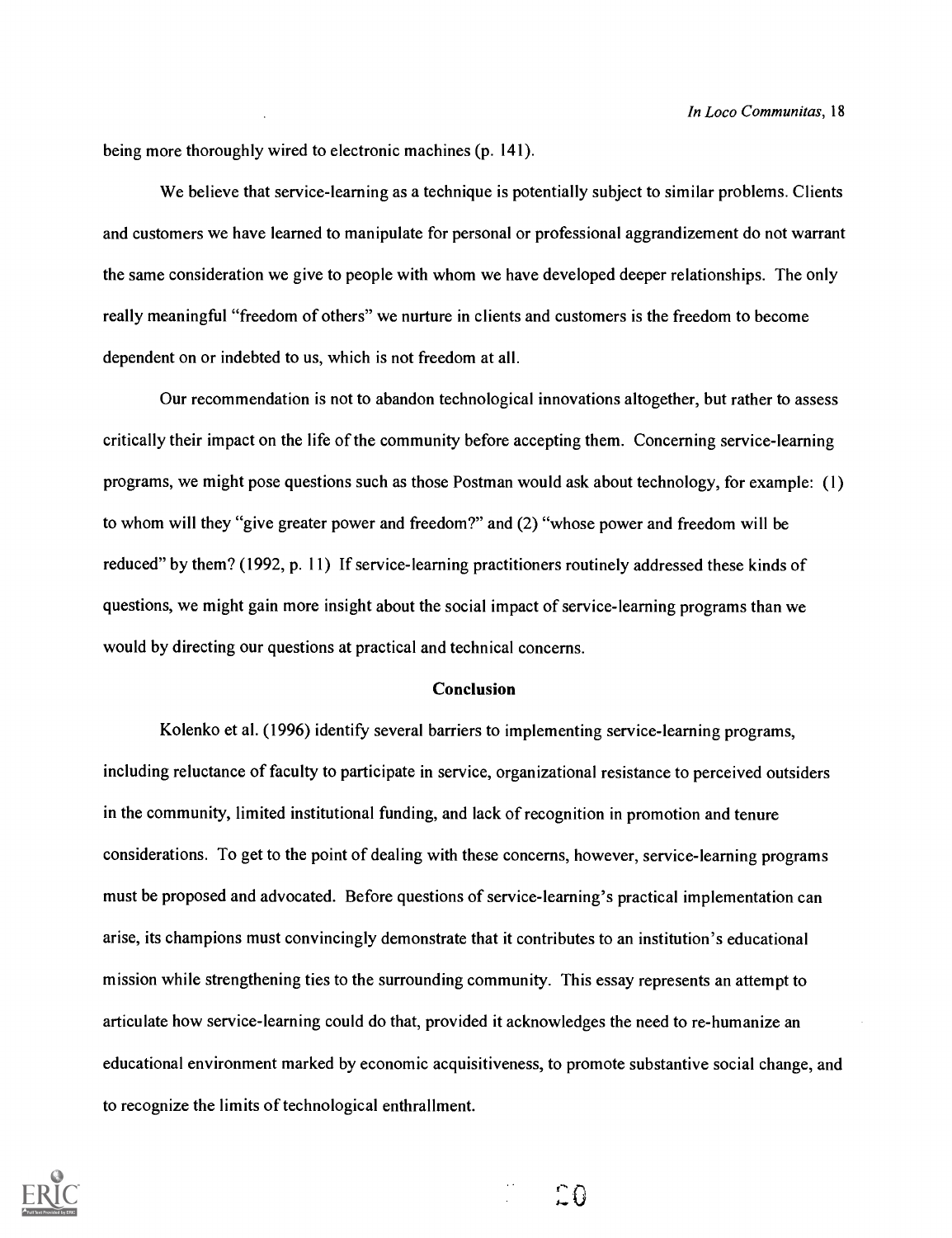We harbor no illusions about the difficulty of creating actual service-learning programs that fulfill the criteria discussed in this essay. But research should move toward examining which types of practices best meet the ideals encouraged through service-learning. As recently as 1997, Bradley could assert that "there is not a lot of research that supports the claims made by service-learning advocates" (p. 152). As Giles and Eyler (1998) remark: "In short, we need to synthesize research and practice just as service and learning are themselves integrated" (p. 70). Ultimately the test of the scholarship on servicelearning lies in the successful implementation of service-learning programs that are sensitive to the kinds of issues we tried to outline.

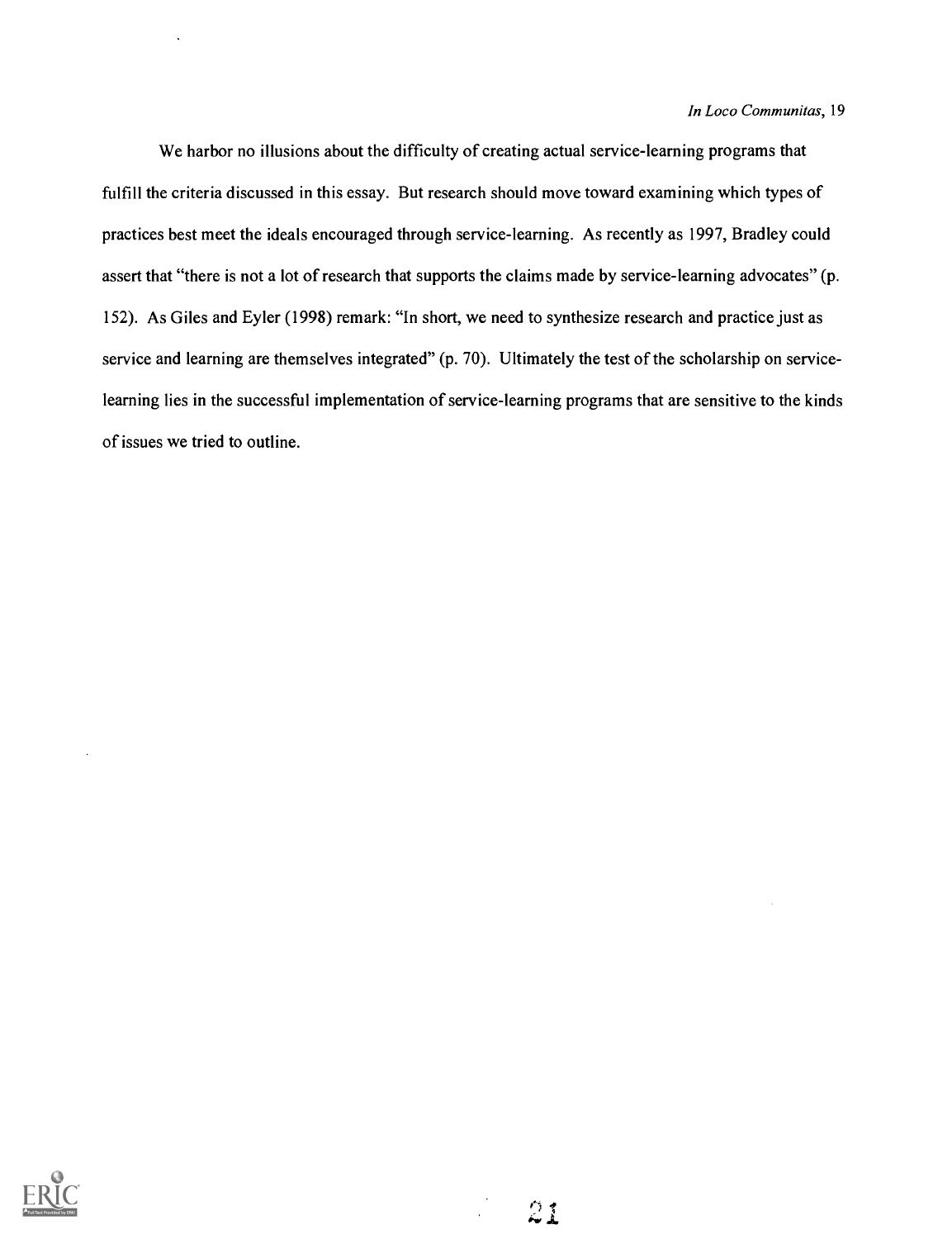#### References

Anonymous. (1999, August 4). Community Service. Education Week [Online]. Available: http://www.edweek.org/context/topics/civicsa.htm.

Astin, A. (1999). *Involvement in learning revisited: Lessons we have learned. Journal of College* Student Development, 40, 587-597. (Originally published 1996)

Barber, B. R. (1990). Service, citizenship, and democracy: Civil duty as an entailment of civil right. In Evers, pp. 27-43.

Barber, B. R., and Battistoni, R. (1993). A season of service: introducing service learning into the liberal arts curriculum. PS, 26, 235-241.

Battistoni, R. M. (1997, Summer). Service learning and democratic citizenship. *Theory into* practice, 36, pp. 150-156.

Bowers, J. W. (1968). The pre-scientific function of rhetorical criticism. In T. R. Nilsen (Ed.), Essays on rhetorical criticism (pp. 126-143). New York: Random House.

Boyer, E. L. (1990). Scholarship reconsidered: Priorities of the professoriate. San Francisco: Jossey-Bass.

Bradley, L. R. (1997). Evaluating service-learning: Toward a new paradigm. In A. S. Waterman,

(Ed.), Service-learning: Applications from the research (pp. 151-171). Mahwah, NJ: Lawrence Erlbaum.

Brandell, M. E., and Hinck, S. (1997, October). Service learning: Connecting citizenship with the classroom. NASSP Bulletin, 81, pp. 49-55.

Chamberlin, J. (2000, February). A new twist on service learning. Monitor on Psychology, 31, 48-49.

Cheney, G., Jill J. McMillan, J. J., and Schwartzman, R. (1997, Fall). Should we buy the `student-as-consumer' metaphor?" The Montana Professor, 7, 8-11.

Clark, T. et al. (1997, Summer). Service learning as civic participation. Theory into Practice,

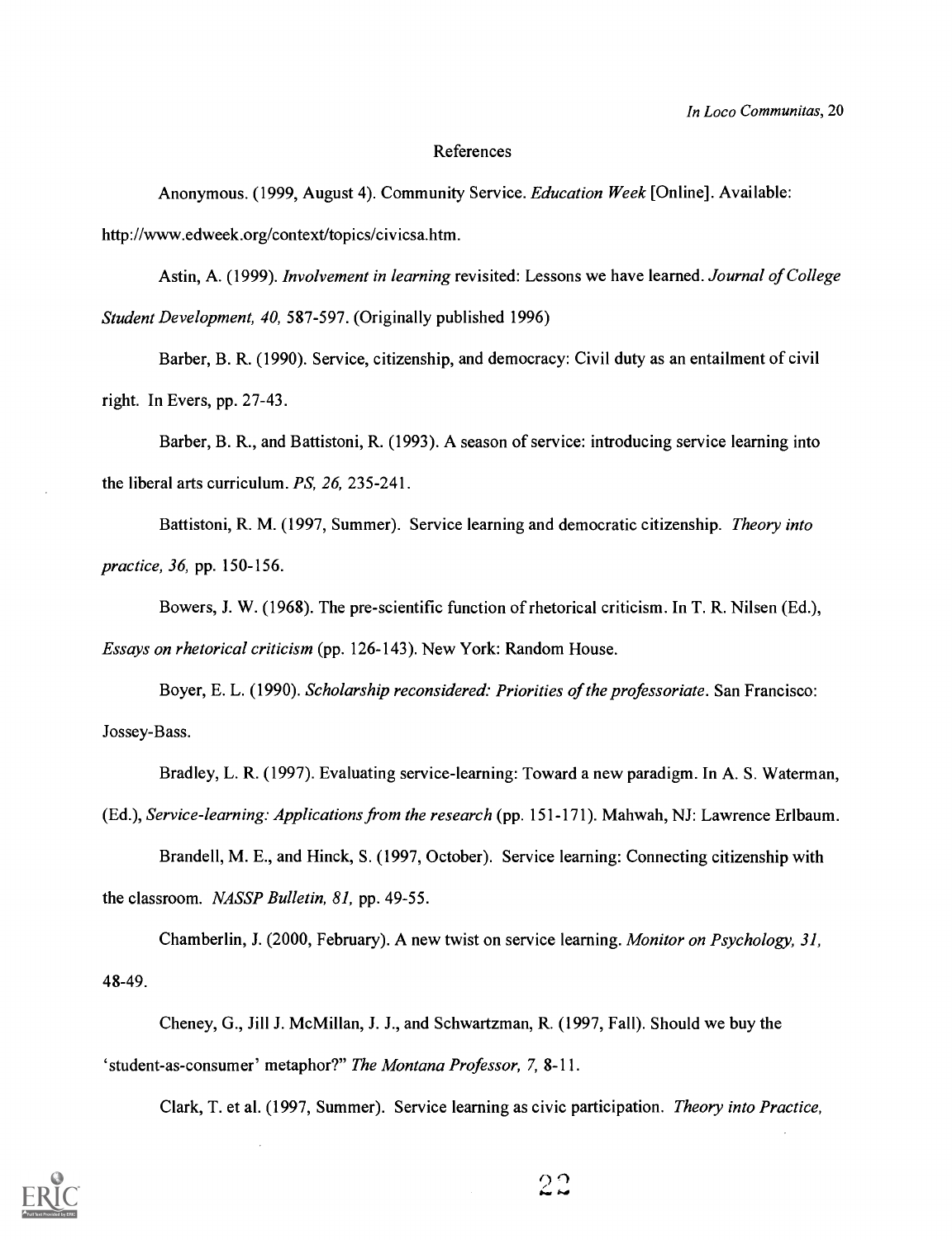36, pp. 164-169.

DeVitis, J. L., Johns, R. W., and Simpson, D. J. (1998). To serve and learn: The spirit of community in liberal education. New York: Peter Lang.

Ehrlich, T. (1999, Sept.-Oct.). Civic and moral learning. About Campus, 4.4, 5-9.

Etzioni, A. (1990). Comment. In Evers, pp. 145-148.

Evers, W. M. (Ed.). (1990). National service.: Pro and con. Stanford, CA: Hoover Institution Press.

Eyler, J., and Giles, D. E., Jr. (1999). Where's the learning in service-learning? (Fwd. A. W.

Astin). San Francisco: Jossey-Bass.

Fairclough, N. (1993). Critical discourse analysis and the marketization of public discourse: The universities. Discourse and Society, 4, 133-168.

Finn, C. E., Jr., and Vanourek, G. (1995, October). Charity begins at school. Commentary, 100, 46-48.

Friedman, M. (1990). Comment. In Evers, pp. 44-48.

Fuller, T. (Ed.). (1989). The voice of liberal learning: Michael Oakeshott on education. New Haven and London: Yale University Press.

Gardner, B. (1997, Sept.). The controversy over service learning. NEA Today, 16.2, 17.

Gergen, K. J. (1982). Toward transformation in social knowledge. New York: Springer-Verlag.

Giamatti, A. B. (1988). A free and ordered space: The real world of the university. New York:

W. W. Norton.

Giles, Jr., D. E., and Eyler, J. (1998). A service learning research agenda for the next five years. In R. A. Rhoads and J. P. F. Howard (Eds.), Academic service learning: A pedagogy of action and reflection (pp. 65-72). New Directions for Teaching and Learning (R. J. Menges, Ed.). San Francisco: Jossey-Bass.

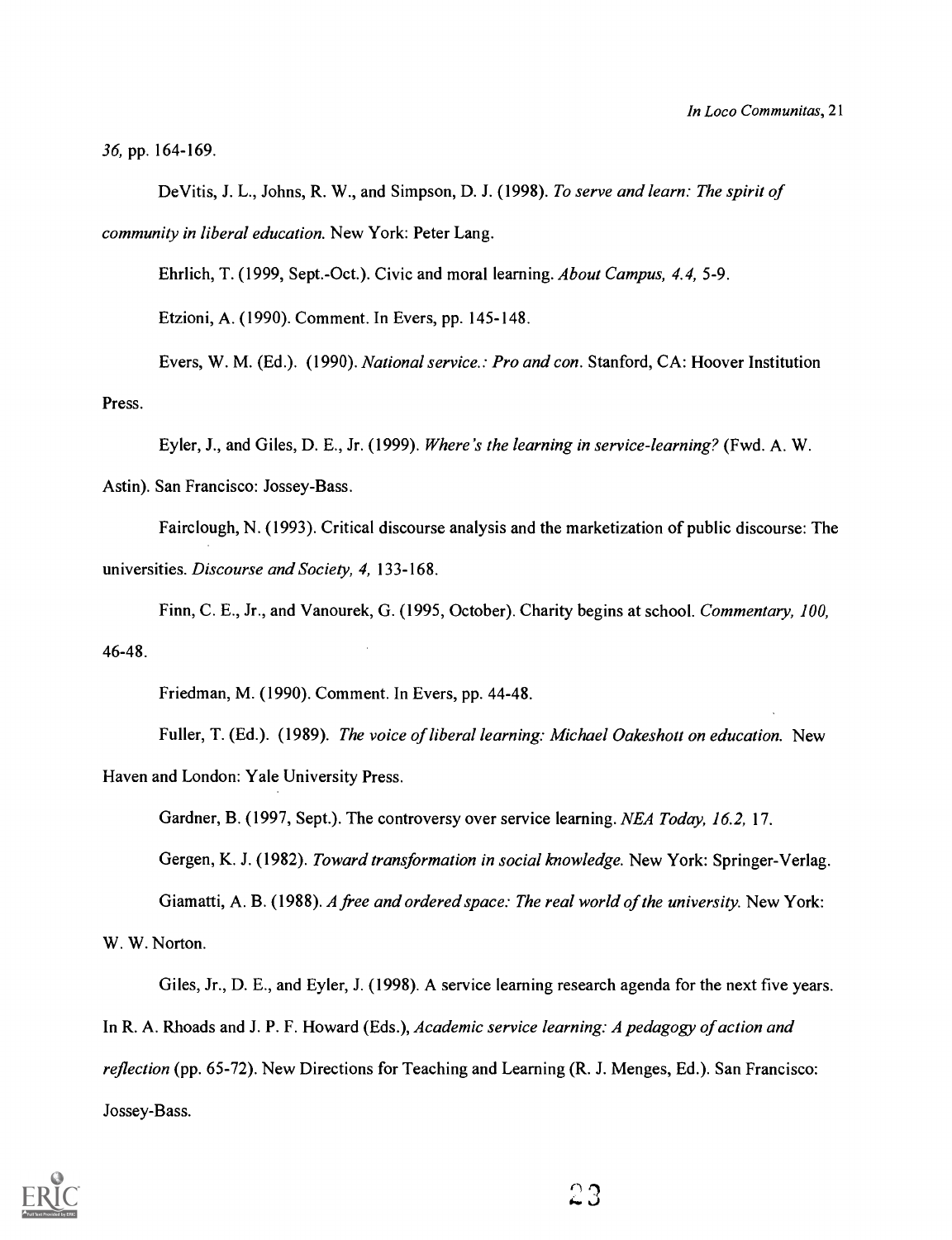Goodman, A. I., and MacNeil, C. (1999, July-August). Collaborating with our communities. About Campus, 4, 19-24.

Gramsci, A. (1985). Selections from cultural writings (D. Forgacs and G. Nowell-Smith, Eds.). Cambridge: Harvard University Press.

Hepburn, M. A. (1997, Summer). Service learning in civic education: A concept with long, sturdy roots. Theory into Practice, 36, pp. 136-142.

Jacoby, B. (1996a). Securing the future of service-learning in higher education: A mandate for action. In B. Jacoby et al., Service-learning in higher education (T. Ehrlich, Fwd.) (pp. 317-335). San Francisco: Jossey-Bass.

Jacoby, B. (1996b). Service-learning in today's higher education. In B. Jacoby and associates,

Service-learning in higher education (T. Ehrlich, Fwd.) (pp. 3-25). San Francisco: Jossey-Bass.

Kahne, J., and Westheimer, J. (1996). In service of what? The politics of service learning. *Phi* Delta Kappan, 77, 592-600.

Kinsley, C. W. (1997, October). Service learning: A process to connect learning and living. NASSP Bulletin, 81, pp. 1-7.

Kolenko, T. A., Porter, G., Wheatley, W., and Colby, M. (1996). A critique of service learning projects in management education: Pedagogical foundations, barriers, and guidelines. Journal of Business Ethics, 15, 133-142.

Lisman, C. D. (1998). Toward a civil society: Civic literacy and service learning. Westport, CT: Bergin and Garvey.

McEwen, M. K. (1996). Enhancing student learning and development through service-learning. In B. Jacoby et al., Service-learning in higher education (Fwd. T. Ehrlich) (pp. 53-91). San Francisco: Jossey-Bass.

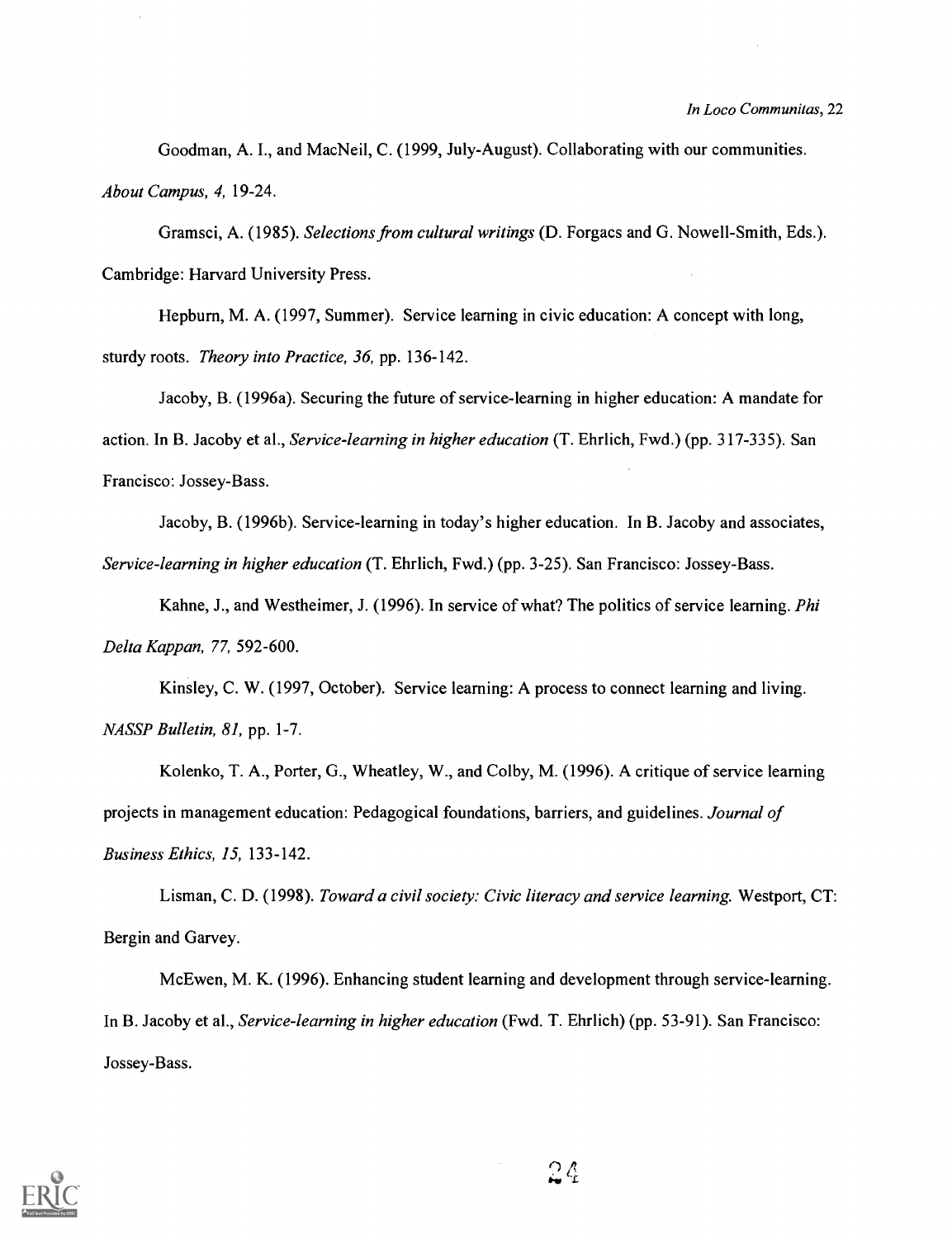McGee, M. C. (1982). A materialist's conception of rhetoric. In R. E. McKerrow (Ed.),

Explorations in rhetoric: Studies in honor of Douglas Ehninger (pp. 23-48). Chicago: Scott-Foresman.

McKnight, J. (1995). The careless society: Community and its counterfeits. New York: Basic Books.

McMillan, J. J., and Cheney, G. (1996). The student as consumer: The implications and limitations of a metaphor. Communication Education, 45, 1-15.

Mendel-Reyes, M. (1998). A pedagogy for citizenship: Service learning and democratic education. In R. A. Rhoads and J. P. F. Howard (Eds.), Academic service learning: A pedagogy of action and reflection (pp. 31-38). New Directions for Teaching and Learning (R. J. Menges, Ed.). San Francisco: Jossey-Bass.

Mintz, S. D., and Hesser, G. W. (1996). Principles of good practice in service-learning. In B. Jacoby et al., Service-learning in higher education (Fwd. T. Ehrlich) (pp. 26-52). San Francisco: Jossey-Bass.

Morreale, S. P., and Droge, D. (1999). Service-learning grows in popularity and enhances communication study in higher education. National Communication Association News [Online]. Available: http://www.natcom.org/NCAnews/service.htm.

Moskos, C. C. (1990). National service and its enemies. In Evers, pp. 191-208.

0i, W. Y. (1990). National service: Who bears the costs and who reaps the gains? In Evers, pp. 81-103.

Palmer, P. J. (1993). To know as we are known: Education as a spiritual journey. San Francisco: Harper.

Postman, N. (1992). Technopoly: The surrender of culture to technology. New York: Vintage. Postman, N. (1995). The end of education: Redefining the value of school. New York: Vintage Books.

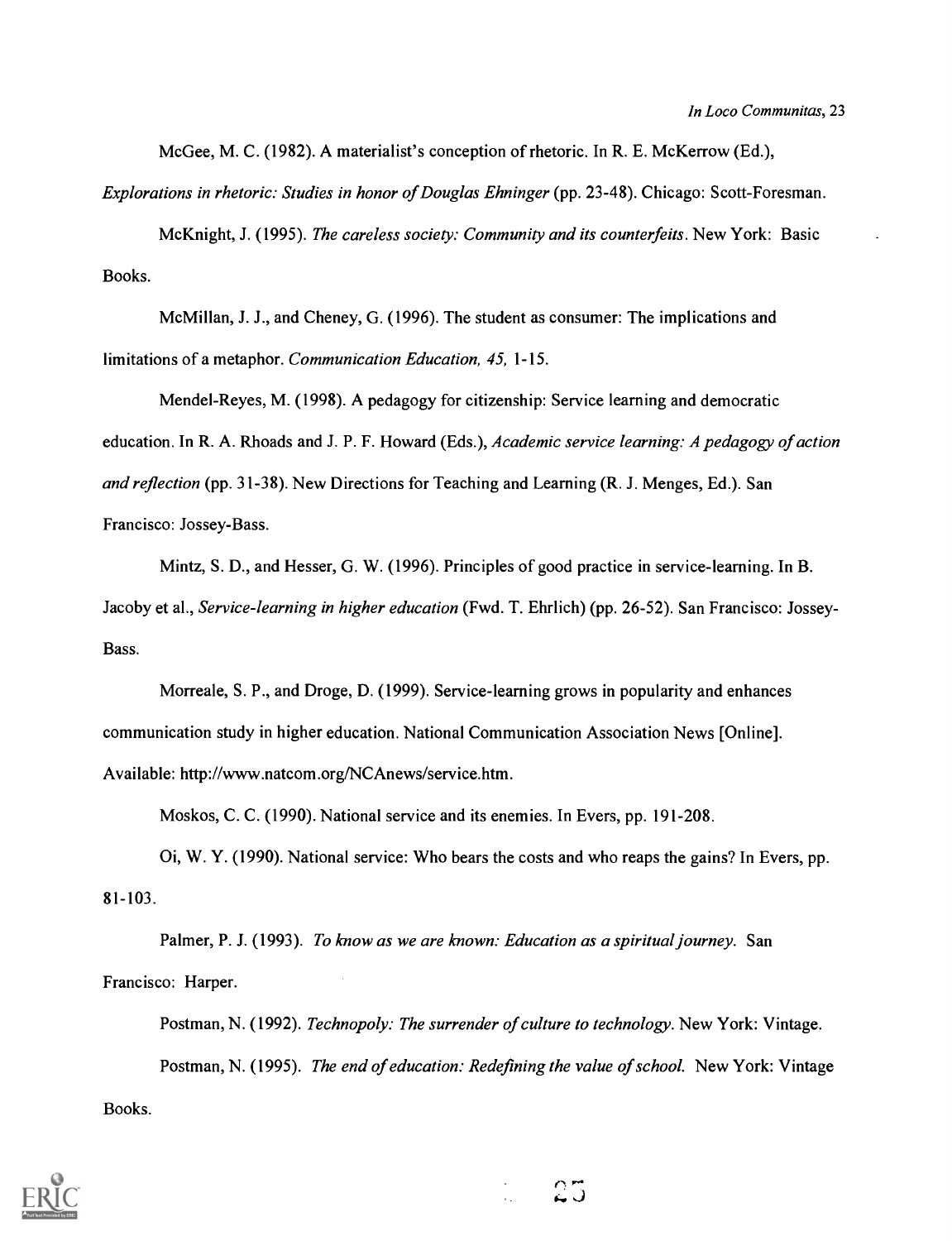Postrel, V. (1990). Discussion. In Evers, pp. 216-218.

Putnam, R. D. (1996, Winter). The strange disappearance of civic America. The American

Prospect, no. 24 [Online]. Available: http://epn.org/prospect/24/24putn.html.

Rhoads, R. A. (1997). Community service and higher learning: Explorations of the caring self. Albany: State University of New York Press.

Sutcliffe, W., and Pollock, J. (1992). Can the total quality management approach used in industry be transferred to institutions of higher education? The Vocational Aspect of Education, 44, 11-27.

University of California at Los Angeles Higher Education Research Institute (1999). 1998-99 Faculty Survey. "An Overview of the 1998-99 Faculty Norms" [Online]. Available http://www.gseis.ucla.edu/heri/Faculty\_Overview.html.

Warnick, B. (1999). Masculinizing the feminine: Inviting women online ca. 1997. Critical Studies in Mass Communication, 16, 1-19.

Weigert, K. M. (1998). Academic service learning: Its meaning and relevance. In R. A. Rhoads and J. P. F. Howard (Eds.), Academic service learning: A pedagogy of action and reflection (pp. 3-10). New Directions for Teaching and Learning (R. J. Menges, Ed.). San Francisco: Jossey-Bass.

Willimon, W. H. and Naylor, T. H. (1995). The abandoned generation: Rethinking higher education. Grand Rapids, MI: William B. Eerdmans.